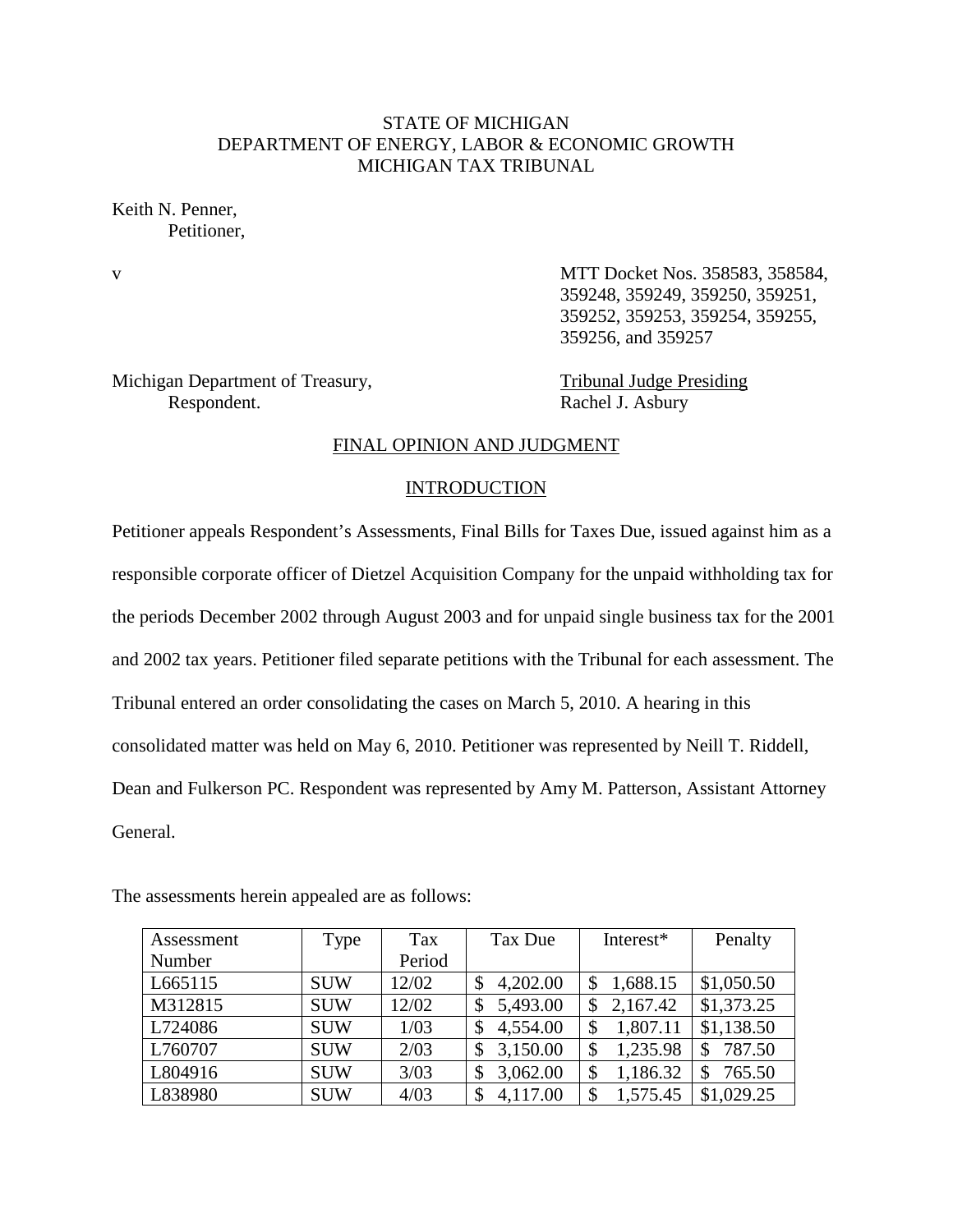| MTT Docket No. 358583, et al             |
|------------------------------------------|
| Final Opinion and Judgment, Page 2 of 23 |

| L985031 | <b>SUW</b> | 5/03  | 3,828.00    | 1,446.00    | 957.00   |
|---------|------------|-------|-------------|-------------|----------|
| L985032 | <b>SUW</b> | 6/03  | 4,934.00    | 1,841.04    | 1,233.50 |
| M008172 | <b>SUW</b> | 7/03  | 6,585.00    | 2,426.88    | 1,646.25 |
| M008171 | <b>SUW</b> | 8/03  | 7,164.00    | 2,607.44    | 1.791.00 |
| M066869 | <b>SBT</b> | 12/01 | \$20,273.00 | \$10,125.22 | 4,028.82 |
| M013945 | <b>SBT</b> | 12/02 | 15,241.00   | 6,354.81    | 7,296.63 |

\*Interest accruing and to be computed in accordance with sections 23 and 24 of 1941 PA 122

# *BACKGROUND*

Petitioner was Vice President of Dietzel Acquisitions Company. As Vice President, Petitioner signed various corporate information documents, tax returns, and negotiable instruments for the payment of taxes. The payroll withholding taxes and single business taxes, as represented in the assessments which are the subject of this appeal, were not paid by Dietzel Acquisition Company and the assessments for those taxes became final. Respondent subsequently assessed Petitioner for the amount of the unpaid taxes and interest, plus penalties, as a responsible corporate office under MCL 205.27a(5).

Respondent issued the Bills for Taxes Due (Final Assessments), herein appealed, on November 25, 2008. Petitioner filed an appeal of each Final Assessment on January 2, 2009. In an order entered March 10, 2010, the Tribunal granted the parties' joint motion to consolidate the cases thereafter to be identified under Docket No. 358583.

#### PETITIONER'S CONTENTIONS

Petitioner offered the following proposed exhibits:

- P-1 Final Bills
- P-2 Guaranty
- P-3 Forbearance Agreement, May 1, 2003
- P-4 Forbearance Agreement, August 1, 2003
- P-5 Surrender Agreement, October 2, 2003
- P-6 Final Bills
	- 1. As issued against Dietzel Acquisition Company on March 3, 2003
	- 2. As issued against Dietzel Acquisition Company on May 5, 2003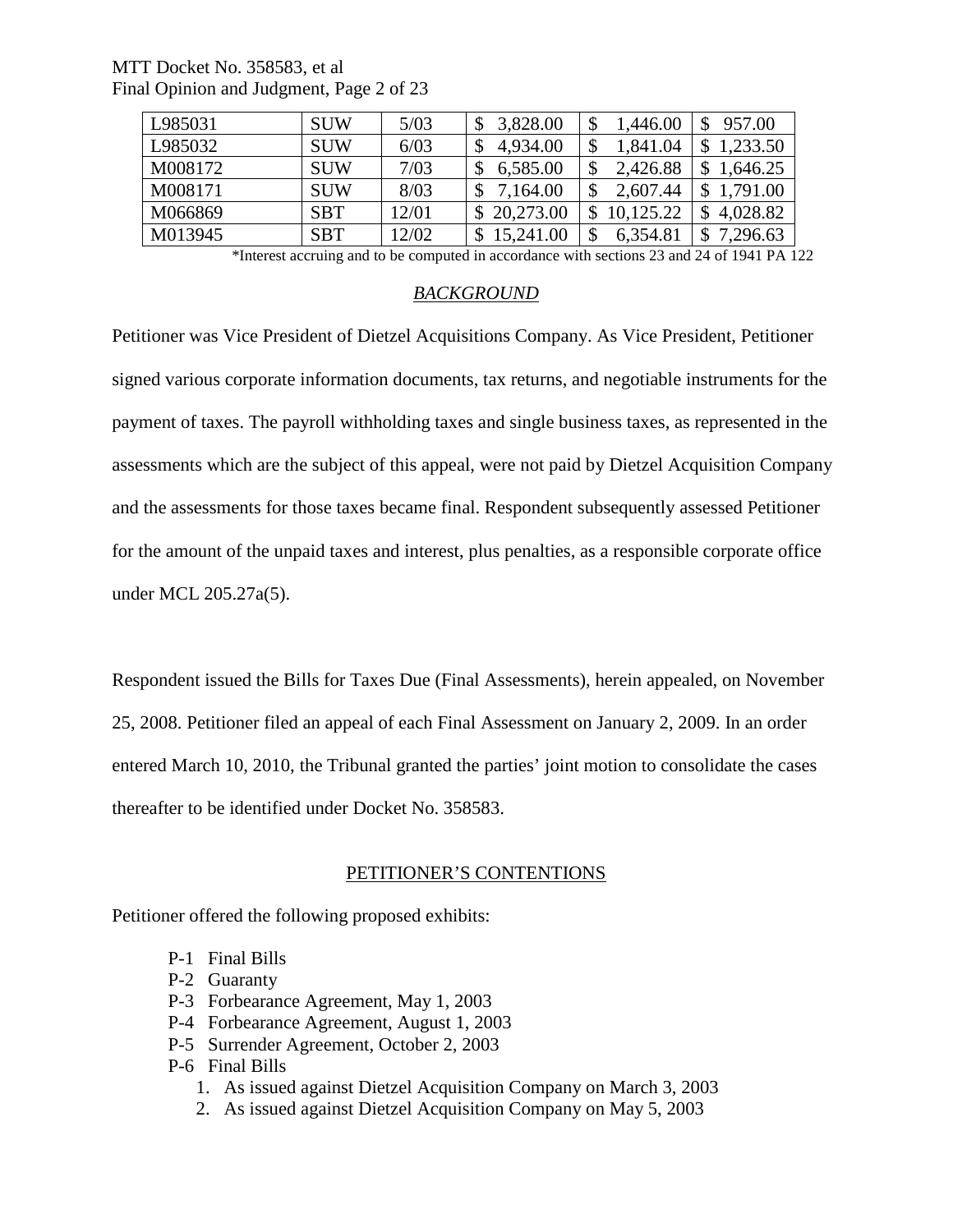### MTT Docket No. 358583, et al Final Opinion and Judgment, Page 3 of 23

- 3. As issued against Petitioner on April 19, 2007
- 4. As issued against Petitioner on November 25, 2008
- P-7 Detail Ledger Print of Assessments prepared by Respondent

Petitioner's exhibits 1, 2, 4, 6, and 7 were admitted without objection. Respondent objected to the admission of Petitioner's exhibit 3 on the grounds that the document was not relevant as it was not signed by Henry Bell, the principal shareholder of Dietzel Acquisition Company, and that "[t]here is nothing in paragraph H that would specifically reference the forbearance agreement dated May  $1<sup>st</sup> 2003."$  $1<sup>st</sup> 2003."$ <sup>1</sup> The Tribunal sustained Respondent's objection holding that the document was not relevant as it did not contain the language asserted by Petitioner to be present and relevant, was not signed by Petitioner, and was signed by only one party to the agreement. Petitioner's defense that he was unable to find a fully executed copy of a document does not support the admission of a document that clearly had not been signed by both parties or fully executed, for the purpose of establishing the content of the document and the binding nature of that content. Respondent also objected, on the grounds of relevance, to the admission of Petitioner's proposed exhibit 5 on the grounds that the document was executed on October 2, 2003, after Petitioner asserted that he was no longer employed by Dietzel Acquisition Company. Petitioner asserted that the document was intended to support Petitioner's position that Henry Bell had taken full control over Dietzel Acquisition Company and that, although Petitioner was shareholder, he was shut out of management of the financial affairs and operations of the company "up to, through, and past the time of his last day. . . . without consultation with Mr. Penner, all of these things happened and continued to happen with the company. That entire theme is played out starting in December of 2002."[2](#page-2-1) The Tribunal allowed the exhibit for the

<span id="page-2-0"></span><sup>&</sup>lt;sup>1</sup> Transcript page 48, ll 20-23. The issue being effective dates of the forbearance agreement between the Bank and Henry Bell and Tracy Bell.

<span id="page-2-1"></span><sup>2</sup> Transcript 52, ll 16-24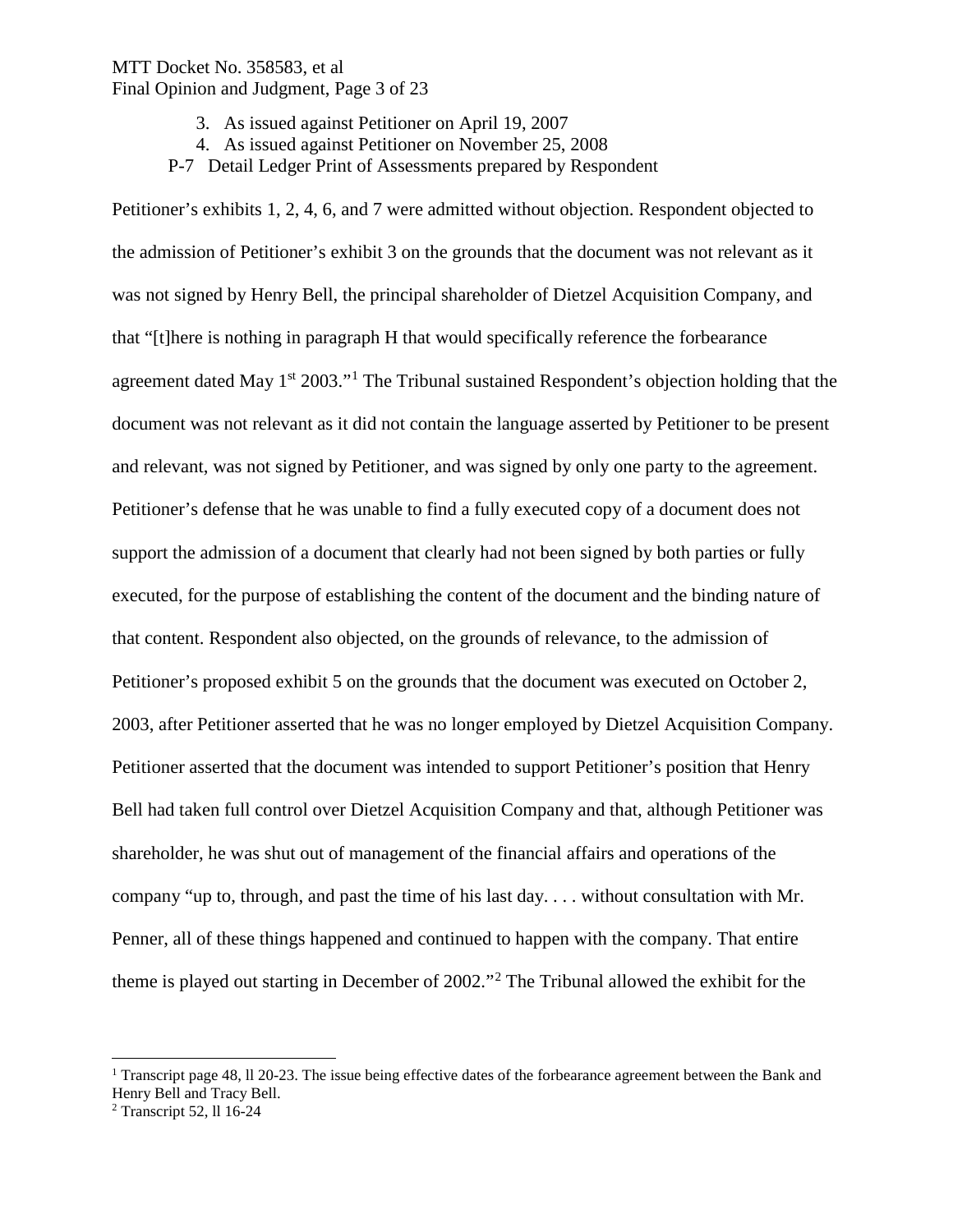# MTT Docket No. 358583, et al Final Opinion and Judgment, Page 4 of 23

"limited purposes of showing that on October  $2<sup>nd</sup>$ , 2003, Mr. Henry Bell entered into the surrender agreement, and that Tracy Bell, with conditions, signed as well."<sup>[3](#page-3-0)</sup>

Petitioner asserted that while he "had a long, long relationship with Dietzel Acquisition as part of . . . Bell companies, the nature of his relationship in the management of those companies changed dramatically starting in December of 2002"[4](#page-3-1) due to Henry Bell, the principle shareholder, asserting complete control over all aspects of the company "taking away from Mr. Penner, any of the indicia of authority, responsibility or control that he may have had prior to that period of time."[5](#page-3-2)

Petitioner called Ms. Angela Hodges, Departmental Technician for the Department of Treasury, as a witness. Ms. Hodges prepared the documents admitted as Petitioner's exhibit 6 pursuant to a subpoena issued by the Tribunal requiring that the documents be provided and exchanged. Exhibit 6 includes final assessments issued to Dietzel Acquisition Company on May 5, 2003, containing the notation "corrected per actual/amended return(s) or additional information" which the Tribunal identified as Petitioner's exhibit 6A; final assessments issued to Dietzel Acquisition Company on March 26, 2003, which the Tribunal identified as Petitioner's exhibit 6B; final assessments issued to Petitioner on November 25, 2008, containing the notation "corrected per actual/amended return(s) or additional information" which the Tribunal identified as Petitioner's exhibit 6C; and final assessments issued to Petitioner on April 19, 2007, which the Tribunal identified as Petitioner's exhibit 6D.

<span id="page-3-0"></span> <sup>3</sup> Transcript page 53, 9-11

<span id="page-3-1"></span><sup>4</sup> Transcript page 6, ll 20-25

<span id="page-3-2"></span><sup>5</sup> Transcript page 7, ll 5-7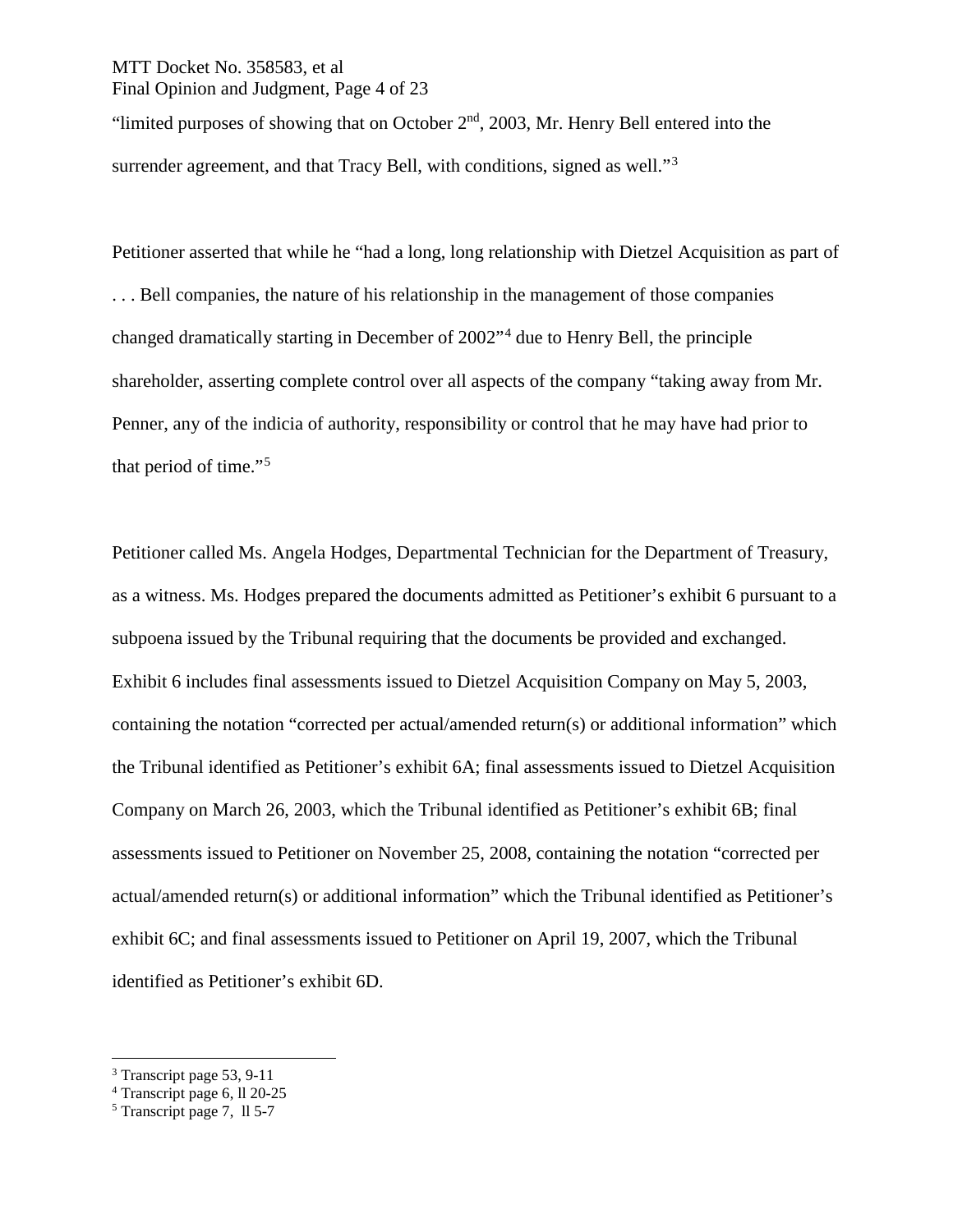# MTT Docket No. 358583, et al Final Opinion and Judgment, Page 5 of 23

Ms. Hodges testified as to the "date issued" of each Final Assessment and stated that Final Assessments could be mailed "as early as ten days prior to the date issued date that appears on the assessments."[6](#page-4-0) In response to Petitioner's request to explain why there were two sets of assessments against Dietzel Acquisition Company, exhibits 6A and 6B, and two sets of assessments against Petitioner, exhibits 6C and 6D, Ms. Hodges testified that one of each set, the earlier issued one, "is an intent to assess"<sup>[7](#page-4-1)</sup> and the later issued one is the Final Assessment. Ms. Hodges testified that the "numbers may change from the time of the initial intent to the time of the final assessment."[8](#page-4-2) Ms. Hodges testified that, as to the assessments reflected in exhibits 6A and 6B, "it appears the final assessment here has been corrected per actual amended returns or additional information received."[9](#page-4-3) Ms. Hodges further testified that it might be possible that the assessments were corrected due to payments but that if that had been the case, "it would show on this ledger.<sup>[10](#page-4-4)</sup> $11$  Ms. Hodges testified that any payments made with respect to any assessment prior to the issuance of an assessment against Petitioner as a corporate officer would appear on the ledger provided as Petitioner's exhibit 7.

On cross examination, Ms. Hodges testified that it is Respondent's policy, when issuing assessments as to corporate officers, that they do not only look "to see if the officer was a corporate officer at the time the Intent to Assess as to the corporation were issued."<sup>[12](#page-4-6)</sup>

<span id="page-4-0"></span> <sup>6</sup> Transcript page 18, ll 4-6

<span id="page-4-1"></span><sup>7</sup> Transcript page 19, l 25

<span id="page-4-2"></span><sup>8</sup> Transcript page 20, ll 6-9

<span id="page-4-3"></span><sup>9</sup> Transcript page 31, ll 2-4

<span id="page-4-4"></span><sup>&</sup>lt;sup>10</sup> Petitioner's exhibit 7

<span id="page-4-5"></span> $11$  Transcript page 31, ll 12-18

<span id="page-4-6"></span> $12$  Transcript page 33, ll 11-14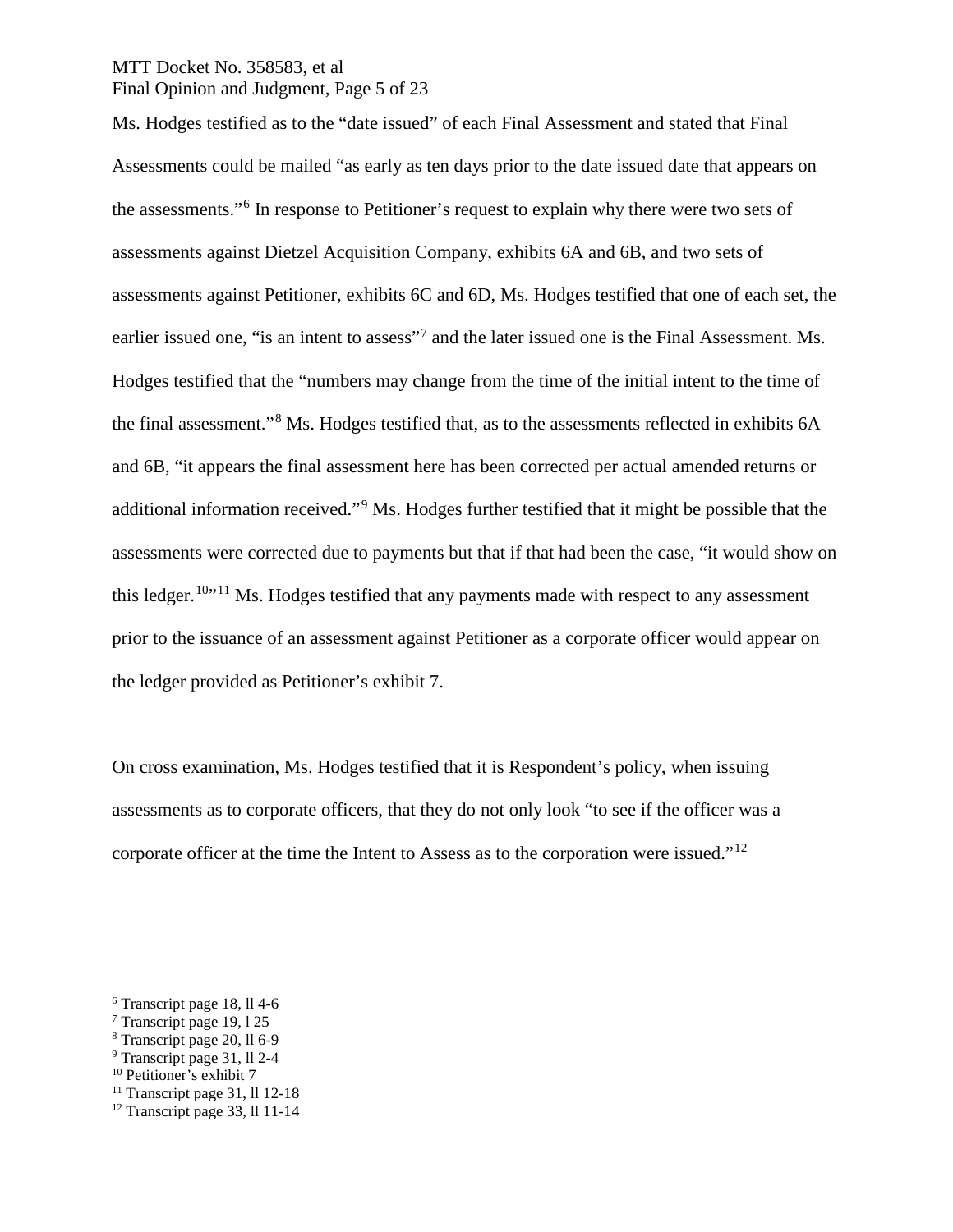### MTT Docket No. 358583, et al Final Opinion and Judgment, Page 6 of 23

Petitioner offered the testimony of Petitioner, Keith Penner. Petitioner testified that he began his relationship with Dietzel Acquisition Company in the early 1990's when the company was incorporated and he was the vice-president and treasurer at that time. Petitioner was a 10% shareholder and Henry Bell was the owner and 90% shareholder. With respect to Dietzel Acquisition Company, when Petitioner was hired by Henry Bell, he was "responsible for the administration, the finance of the company."[13](#page-5-0) Petitioner testified that when his employment was terminated on September 13, 2003, "my title was still officially vice-president and treasurer, but my responsibilities were drastically reduced during the end  $\dots$  portion of my employment."<sup>[14](#page-5-1)</sup> Petitioner testified that the "Dietzel Company, along with Bell and Harrison,<sup>[15](#page-5-2)</sup> were part of a consolidated loan agreement with NBD Bank"[16](#page-5-3) which conducted annual audits to make sure the companies were in compliance with covenants within the loan agreement. In approximately November of 2002, the auditor determined that the company was not in compliance. Petitioner testified that meetings were held between the Bank and Dietzel Acquisition Company, the first of which, in December 2002, he was asked to attend. Petitioner testified that he was precluded from attending any further meetings and "my responsibilities, my authority were basically taken from me at that point in time."<sup>[17](#page-5-4)</sup>

Petitioner testified that Dietzel Acquisition Company was involved in the construction industry. Prior to the November 2002 audit, Henry Bell was involved in "what we would call the field

<span id="page-5-0"></span> <sup>13</sup> Transcript page 36, ll 7-8

<span id="page-5-1"></span><sup>&</sup>lt;sup>14</sup> Transcript page 36, ll 16-19

<span id="page-5-2"></span><sup>&</sup>lt;sup>15</sup> Dietzel Acquisition Company was one of three companies identified as the Bell Companies. Henry Bell was the 90% shareholder in all three component companies. The other two companies were Harrison Construction Company and the Bell Company.

<span id="page-5-3"></span><sup>16</sup> Transcript page 36, ll 22-24

<span id="page-5-4"></span> $17$  Transcript page 37, ll 10-12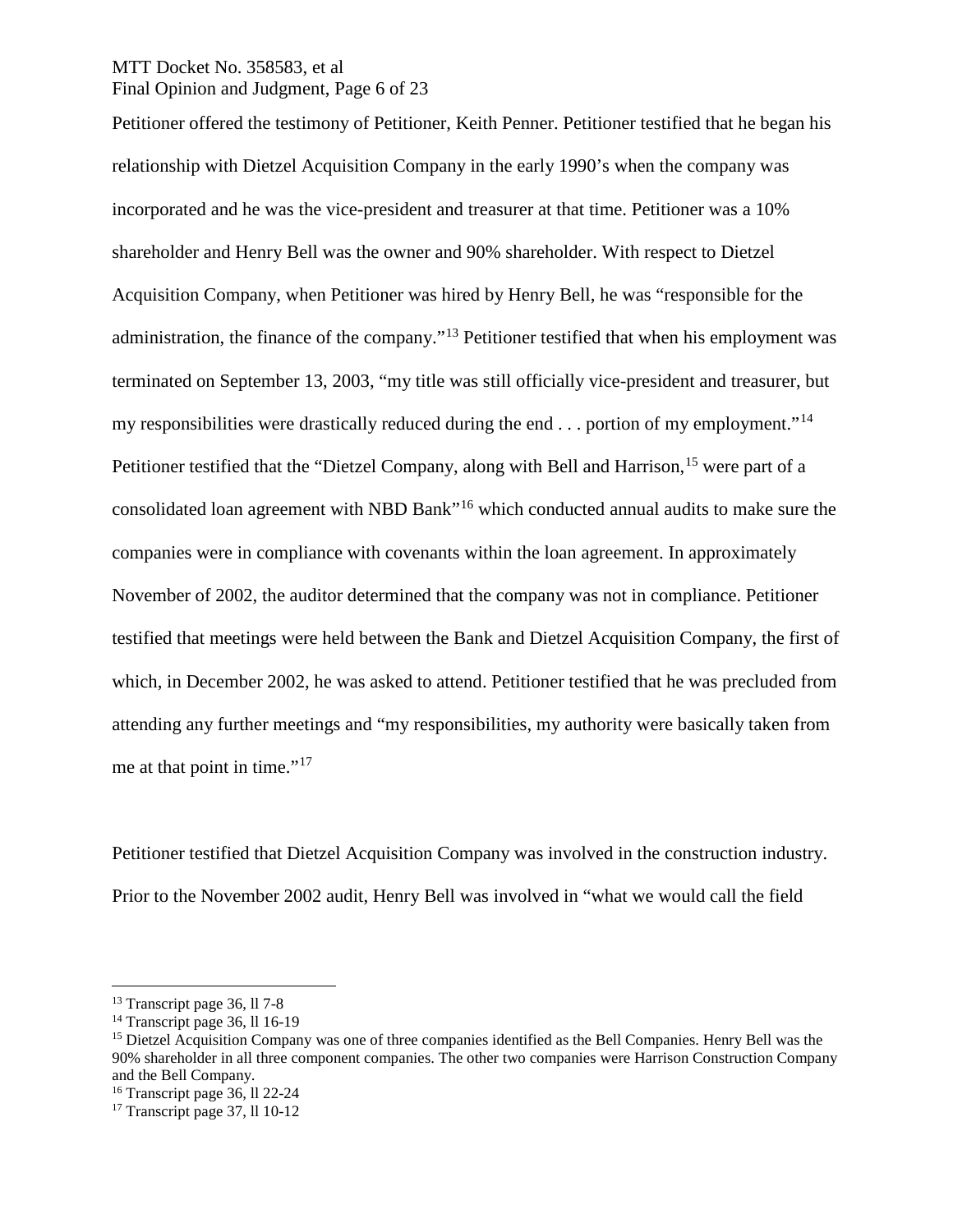#### MTT Docket No. 358583, et al Final Opinion and Judgment, Page 7 of 23

operations of all businesses"[18](#page-6-0) but that after the meeting with the Bank Henry Bell "became a hundred percent involved with the day-to-day administration of the company."<sup>[19](#page-6-1)</sup> Petitioner testified that after that meeting "Mr. Bell was responsible for all decisions in releasing payments to anybody,"[20](#page-6-2) and that Henry Bell made the ultimate decisions.

Petitioner testified that after the first meeting, the Bank required that Michael Sheatzley be hired as a financial consultant. Michael Sheatzley was thereafter "responsible for and reviewed monthly or weekly, ... cash positions, money coming in and money going out."<sup>[21](#page-6-3)</sup> Petitioner testified that after Michael Sheatzley was hired, he had no authority or control over the payment to creditors, including governmental creditors or taxes, no authority or control over negotiations with governmental creditors on tax matters, and no authority over such things as "whether or not to appeal assessments that were issued against the company by taxing authorities."<sup>[22](#page-6-4)</sup> Petitioner further testified that he had no recollection of seeing assessments issued against Dietzel Acquisition Company.[23](#page-6-5)

Petitioner testified that he continued to be on the company check signing card and retained his check writing authority after the November 2002 meeting with the Bank but he was no longer able to release checks or disburse payments. He testified that after that time, "I was signing checks basically as an administrative task. . . . The checks were being printed by the direction of Mr. Sheatzley and Mr. Bell based upon payments being received and this review of the weekly

<span id="page-6-0"></span> <sup>18</sup> Transcript page 37, ll 23-24

<span id="page-6-1"></span><sup>19</sup> Transcript page 38, ll 2-3

<span id="page-6-2"></span> $20$  Transcript page 38, 11 13-14

<span id="page-6-3"></span> $21$  Transcript page 39, 11 5-7

<span id="page-6-4"></span><sup>22</sup> Transcript page 40, ll 1-3

<span id="page-6-5"></span><sup>&</sup>lt;sup>23</sup> Petitioner's exhibits 6A and 6B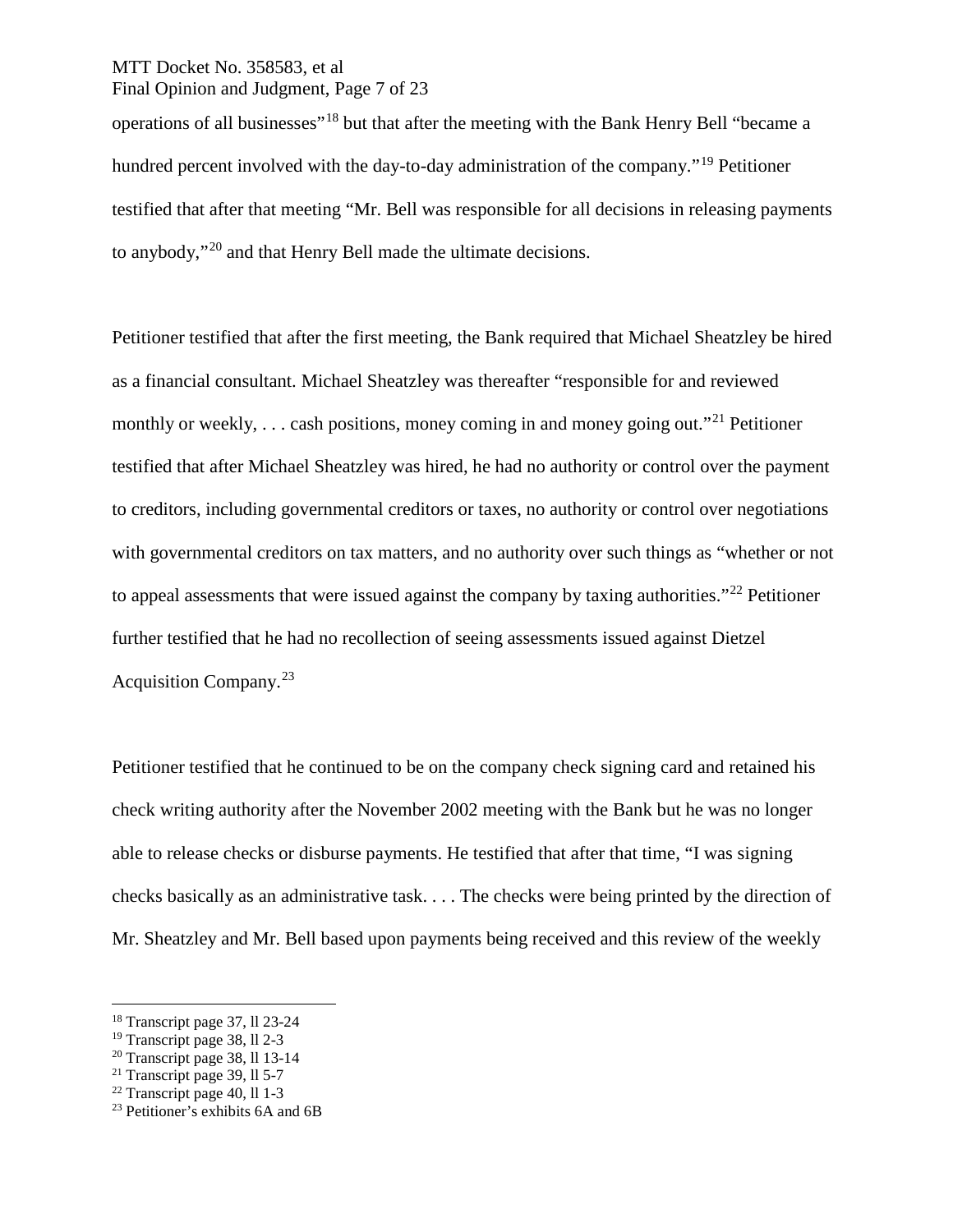# MTT Docket No. 358583, et al Final Opinion and Judgment, Page 8 of 23

cash. Those checks would be printed and I would sign them and Mr. Bell would release those checks."[24](#page-7-0)

Petitioner asserted that Henry Bell and his wife held personal guarantees on payment bonds and payments were made to reduce their personal debt rather than to pay other obligations. Petitioner testified that he had no authority or ability to stop Henry Bell from making those payments. Petitioner identified Petitioner's exhibit 1, Bills for Taxes Due (Final Assessment) issued November 25, 2008.

Petitioner testified that he believed that Henry Bell and his wife were personal guarantors on a \$6,000,000 line of credit. Petitioner identified the Guaranty signed by Henry Bell and Tracy Bell securing a loan or line of credit to the Bell Companies<sup>[25](#page-7-1)</sup> and a forbearance agreement dated August 1, 2003 signed by Henry Bell on behalf of Dietzel Acquisition Company.[26](#page-7-2)

Petitioner testified that his last day of employment with Dietzel Acquisition Company was September 13, 2003. A couple of weeks after that he was told to return a company car, and a couple of weeks after that, he was told he was no longer employed. He was not allowed back into the office, his personal belongings were gone, and his last two paychecks bounced. Dietzel Acquisition Company was liquidated sometime in the fall of 2003. Petitioner testified that he was aware of the financial conditions of Dietzel Acquisition Company up until the final 30 days of his employment. Petitioner testified that he believed that as of that time, there were sufficient accounts receivable to cover tax payments. Petitioner testified that after December 2002, he

<span id="page-7-0"></span> $24$  Transcript page 40, ll 18-25

<span id="page-7-1"></span><sup>25</sup> Petitioner's exhibit 2

<span id="page-7-2"></span><sup>26</sup> Petitioner's exhibit 4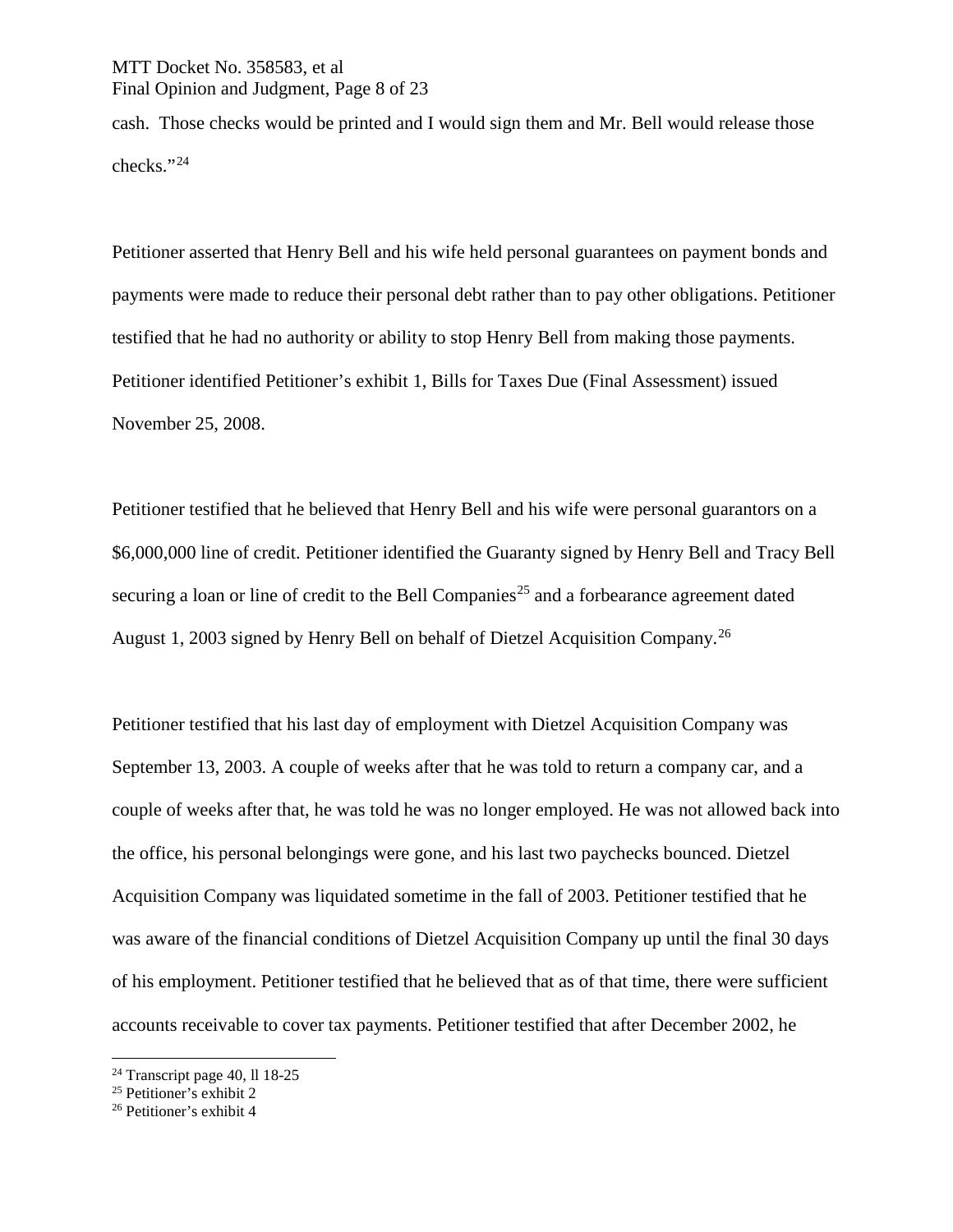### MTT Docket No. 358583, et al Final Opinion and Judgment, Page 9 of 23

played only an administrative role in signing checks and had no ability to release funds, that authority resting solely with Henry Bell. Petitioner testified that it was his understanding that the 2001 single business tax return was under an extension, due at the end of December 2002, and that the return "was signed and mailed and I believe the taxes were fully paid."<sup>[27](#page-8-0)</sup> As to the 2002 single business tax return, Petitioner testified that it was under extension as well and would not have been due until December 2003. Petitioner testified that he was unaware of the single business tax assessments against Dietzel Acquisition Company.

On cross examination, Petitioner testified as to 2001 and 2002 withholding taxes due for Dietzel Acquisition Company, he was "authorized to sign those, proceed with payment on those returns."[28](#page-8-1) The returns were prepared by the in-house payroll person based on reports processed by Doeren Mayhew, an outside accounting firm. On cross examination, Petitioner refused to directly answer Respondent's questions and his answers appeared to be purposefully confusing and incomplete. Despite that, Respondent was able to elicit testimony that Petitioner signed checks in 2001 and 2002 and that returns for withholding were filed. Petitioner would not answer Respondent's question as to whether he was responsible for making sure that the returns were filed.[29](#page-8-2)

When asked by Respondent if he was responsible for signing and filing Dietzel Acquisition Company's 2001 single business tax return Petitioner admitted to signing the return and stated that Doeren Mayhew filed the extension for the filing of that return. As to the 2002 withholding tax returns, Petitioner again refused to directly answer Respondent's question and testified only

<span id="page-8-0"></span> $27$  Transcript page 55, 11 13-14

<span id="page-8-1"></span> $28$  Transcript page 57, ll 5-7

<span id="page-8-2"></span><sup>&</sup>lt;sup>29</sup> Transcript page 57, 1 22-page 58, 1 3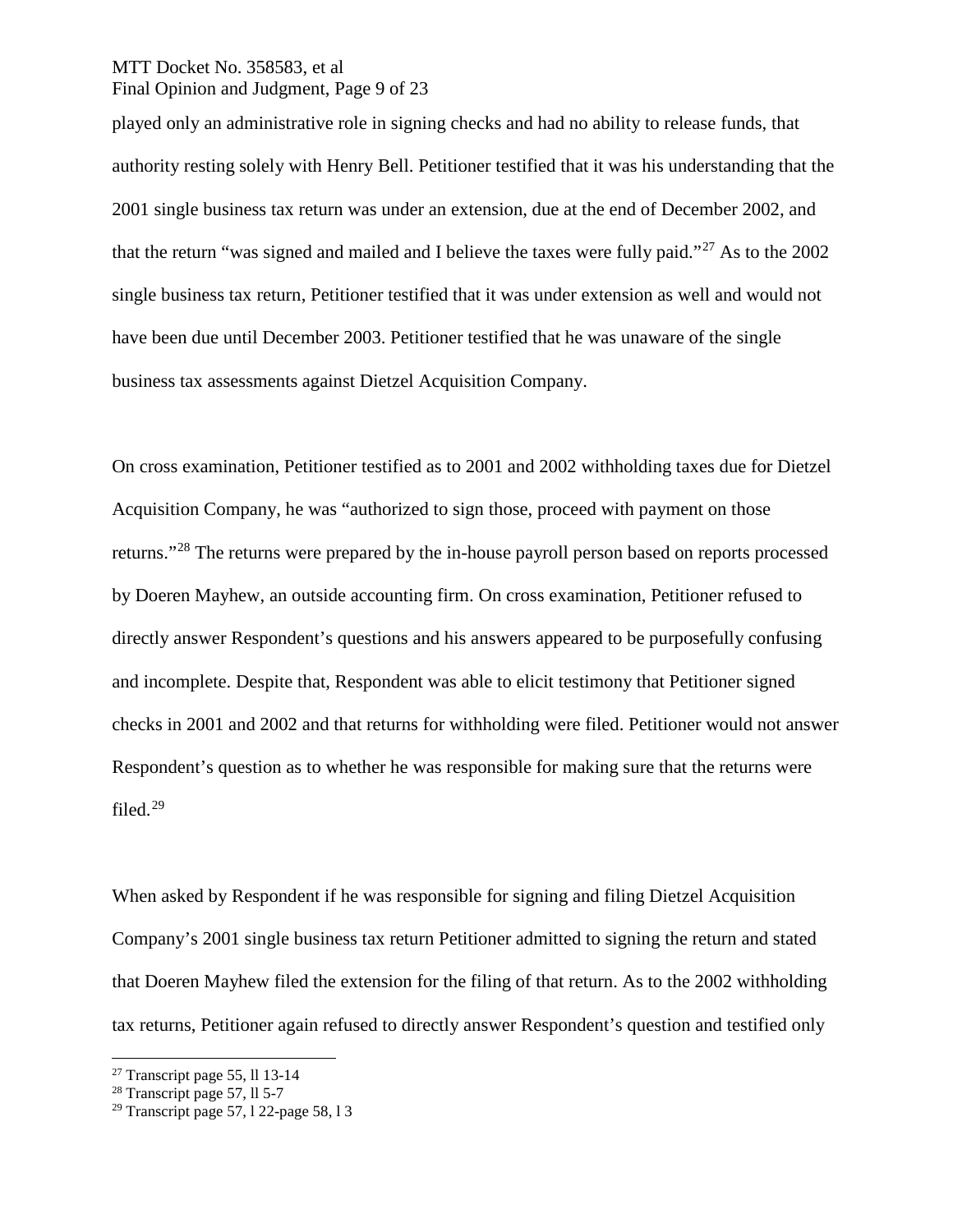# MTT Docket No. 358583, et al Final Opinion and Judgment, Page 10 of 23

that the Single Business Taxes return for 2002 was on extension and not due until December 2003.[30](#page-9-0)

Petitioner testified that he was a licensed certified public accountant but was not practicing. He

stated that when he became an accountant in 1975 there were "positions on taxes at that time."<sup>[31](#page-9-1)</sup>

Petitioner responded in the affirmative to the question, "When you were working for Dietzel

Acquisition in 2001, were you familiar with the Corporate Officer Liability Statute?"<sup>[32](#page-9-2)</sup> He

admitted familiarity with that statute for 2002 and 2003.

Petitioner identified and testified to all of the following:

- 1. He identified his signature, as vice president, on the articles of incorporation for Dietzel Acquisition Company<sup>[33](#page-9-3)</sup> in June 1991, and testified that he was a shareholder at the time of incorporation.
- 2. He identified an amendment to the articles of incorporation of Dietzel Acquisition Company filed August 2, 1993<sup>[34](#page-9-4)</sup> signed by Henry Bell which listed Petitioner as preparer, and testified that he was a shareholder at that time.
- 3. He identified his signature, as vice president, on information returns of Dietzel Acquisition Company for 1998, 1999, 2000, 2001, 2002, and 2003 and testified that he and Henry Bell were listed as the shareholders of the company on the returns.<sup>[35](#page-9-5)</sup>
- 4. He identified his signature, as vice president, on a Certificate of Assumed Name filed or received by the department July 12th, 1991.<sup>[36](#page-9-6)</sup>
- 5. He identified his signature, as vice president or otherwise, on two separate Certificates of Renewal of Assumed Name, one showing a file date of 1996, and the other showing a file date of October 1, 2001.<sup>[37](#page-9-7)</sup>
- 6. He identified Dietzel Acquisition Company's employer's quarterly tax returns for quarters ending March 31, 2002 and June 30, 2003 and testified that the signatures on the returns were not his and that he was aware of the returns. He identified checks dated April 26, 2002 and July 29, 2002 attached to the returns and testified that the signatures

<span id="page-9-0"></span> <sup>30</sup> Transcript page 58, ll 15-21

<span id="page-9-1"></span><sup>&</sup>lt;sup>31</sup> Transcript page 59, 1 19

<span id="page-9-2"></span><sup>32</sup> Transcript page 59, ll 20-22

<span id="page-9-3"></span><sup>33</sup> Respondent's exhibit 1

<span id="page-9-4"></span><sup>34</sup> Respondent's exhibit 2

<span id="page-9-5"></span><sup>35</sup> Respondent's exhibit 3

<span id="page-9-6"></span><sup>36</sup> Respondent's exhibit 4

<span id="page-9-7"></span><sup>37</sup> Respondent's exhibit 5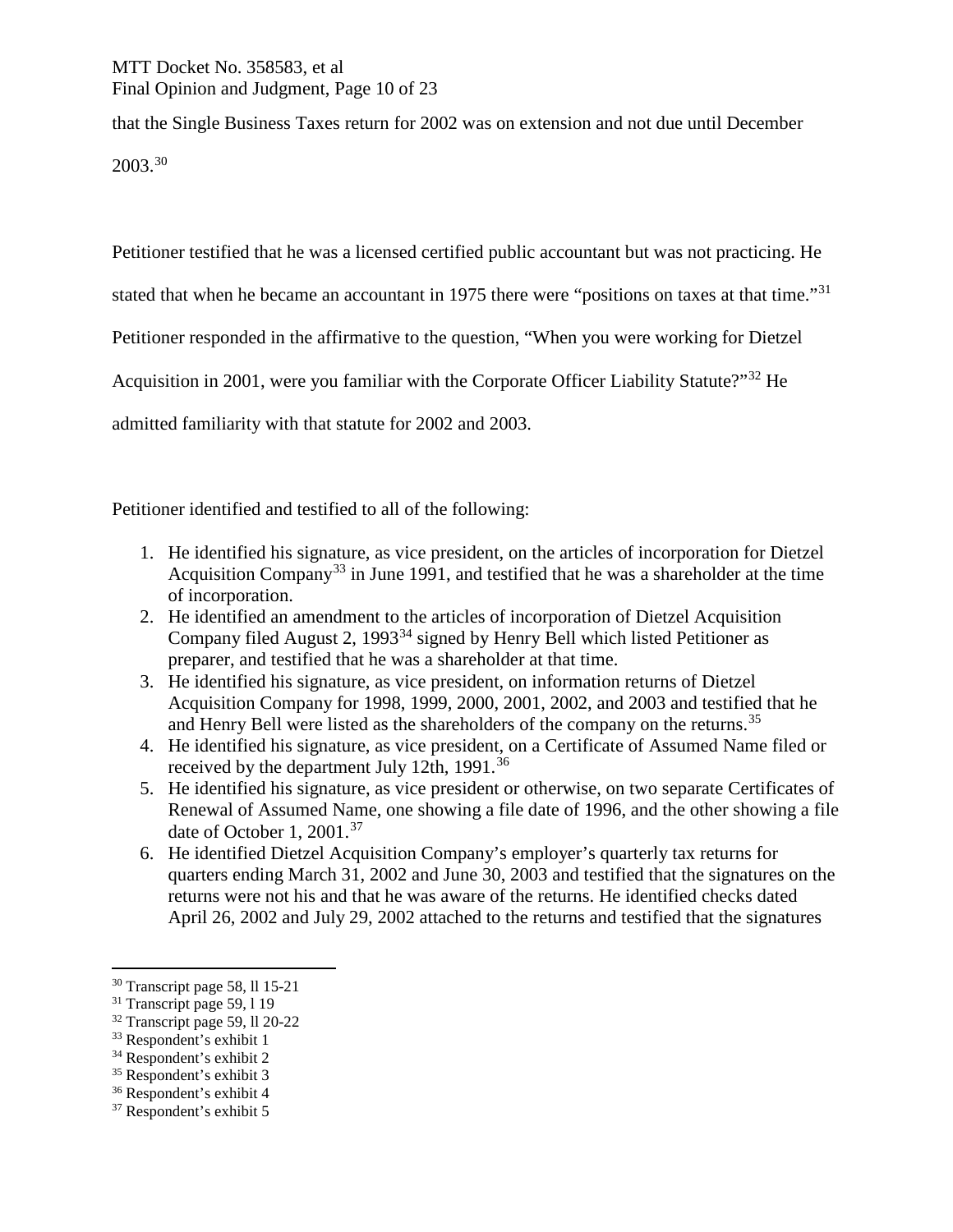# MTT Docket No. 358583, et al

Final Opinion and Judgment, Page 11 of 23

on the checks were his.[38](#page-10-0) Petitioner asserted that he did not authorized anyone to sign the returns on his behalf.

- 7. He identified the Michigan Form C-8002 single business tax estimate for the third quarter payment of 2001 and the check attached,<sup>[39](#page-10-1)</sup> which he testified he signed as an authorized signer,
- 8. He identified the Combined Return for Michigan Taxes for November 2002 and December 2002,<sup>[40](#page-10-2)</sup> and testified that they were signed with his name, but not by him, and they were not signed with his permission. He testified that he was responsible for filing withholding tax returns in 2002 which would have included the November 2002 monthly return but not the December 2002 monthly return as it was not due until after January 1, 2003, when he had "lost the ability to release funds"<sup>[41](#page-10-3)</sup> and only Henry Bell was so authorized.

Petitioner testified that he was responsible for paying the bills for Dietzel Acquisition Company

for 2001 and 2002, but not for 2003, and he was authorized to write checks in 2001 and 2002,

but was a check signer only for 2003. Petitioner testified that, as of the time of his termination,

he was not removed as an authorized signer. Petitioner further testified that he was authorized to

instruct staff to issue checks in 2001 and 2002, but that beginning in 2003 only Henry Bell or

Mr. Sheatzley could so instruct staff.

On redirect, Petitioner testified it was his opinion that the check for payment of withholding taxes for the December 2002 return period did not clear the bank as the bank processing notation that should have been at the bottom right corner of the check was missing. Petitioner testified that it was probable that at the time, there were no funds available and Henry Bell did not release the check.

Petitioner testified that although he reviewed the mail, it was to identify incoming checks and that he did not remember ever seeing any letters from the Department of Treasury.

<span id="page-10-0"></span> <sup>38</sup> Respondent's exhibit 7

<span id="page-10-1"></span><sup>39</sup> Respondent's exhibit 8

<span id="page-10-2"></span><sup>40</sup> Respondent's exhibit 9

<span id="page-10-3"></span><sup>41</sup> Transcript page 69, ll 17-18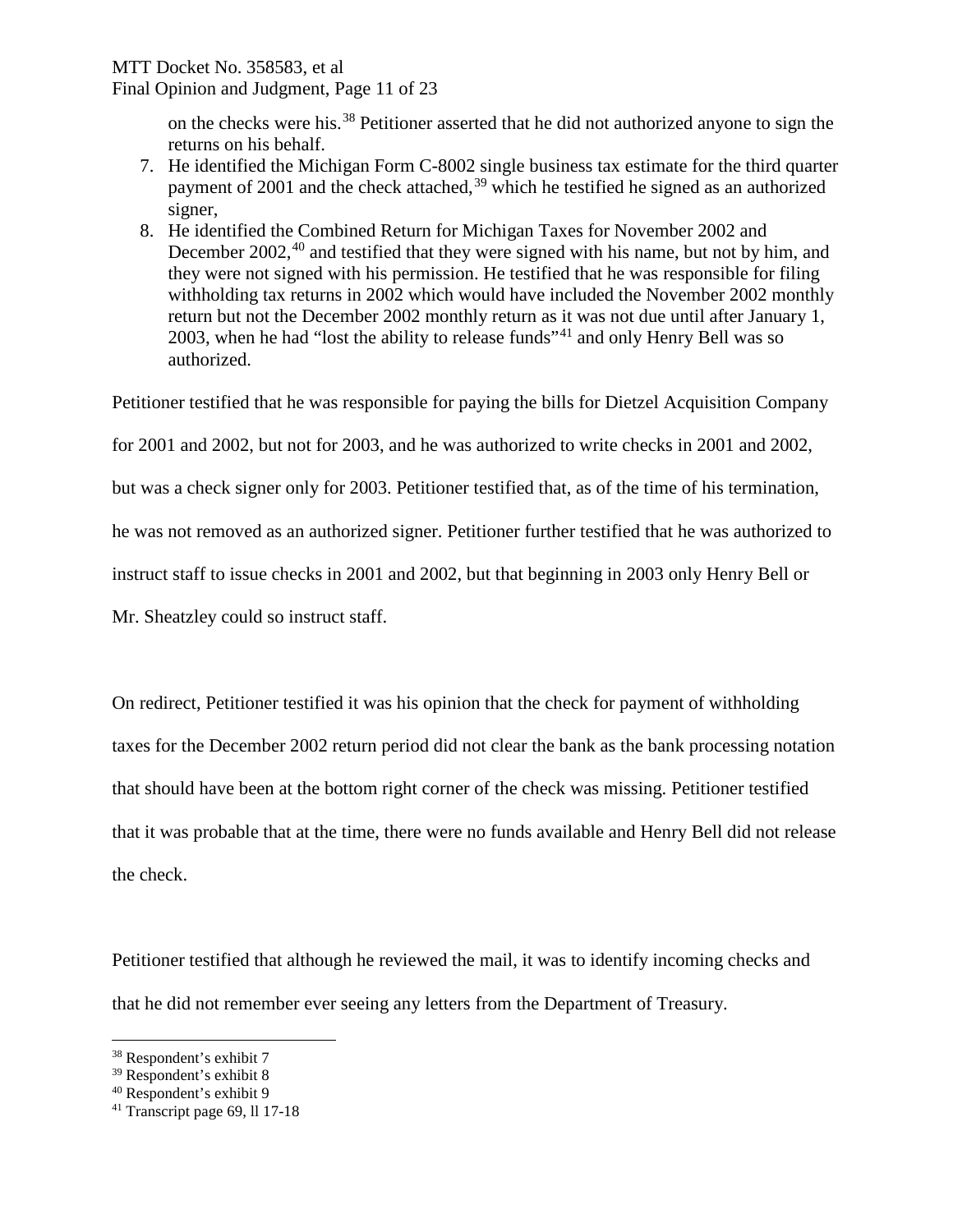MTT Docket No. 358583, et al Final Opinion and Judgment, Page 12 of 23

As to the single business tax returns, Petitioner testified that he signed the return and check for

2001 but as to the 2002 return, he had "no knowledge of that return at all."<sup>[42](#page-11-0)</sup> Petitioner testified

that he assumed that the 2001 return and check were placed in the mail but he did not have

personal knowledge that it was actually mailed.

# RESPONDENT'S CONTENTIONS

Respondent offered the following proposed exhibits:

- R-1 Dietzel Acquisition Company Articles of Incorporation dated June 1991
- R-2 Dietzel Acquisition Company Certificate of Amendment to the Articles of Incorporation dated July 1993
- R-3 Annual Corporate Updates for Dietzel Acquisition Company for 1998, 1999, 2000, 2001, 2002, and 2003
- R-4 Certificate of Assumed Name for Dietzel Acquisition Company dated June 1991
- R-5 Certificates of Renewal of Assumed Name Dietzel Acquisition Company for 1996 and 2001
- R-6 Final Assessments L665115, L724086, L760707, L804916, L838980, L985031, L985032, M008170, M008172, M013945, M066869, and M312815
- R-7 Employer's Quarterly Tax Reports for Dietzel Acquisition Company for March 2002 and June 2002 with checks
- R-8 2001 Estimated Tax Filing Instructions for Dietzel Acquisition Company with check
- R-9 Combined Returns for Michigan Taxes for Dietzel Acquisition Company for November 2002 and December 2002 with checks
- R-10 Check of Dietzel Acquisition Company to Banc One Leasing Corp

Respondent's exhibits 1 through 9 were offered and admitted without objection.

Respondent offered the testimony of Ms. Angela Hodges. Ms. Hodges testified that the

Department of Treasury looks at certain factors to determine whether an officer is liable for a

corporate debt including "signatures on checks and payment of taxes. . . . [s]ignatures on returns,

[c]orrespondence . . . with the department regarding tax matters,[and] if the corporate officer was

<span id="page-11-0"></span> <sup>42</sup> Transcript page 79, ll 17-18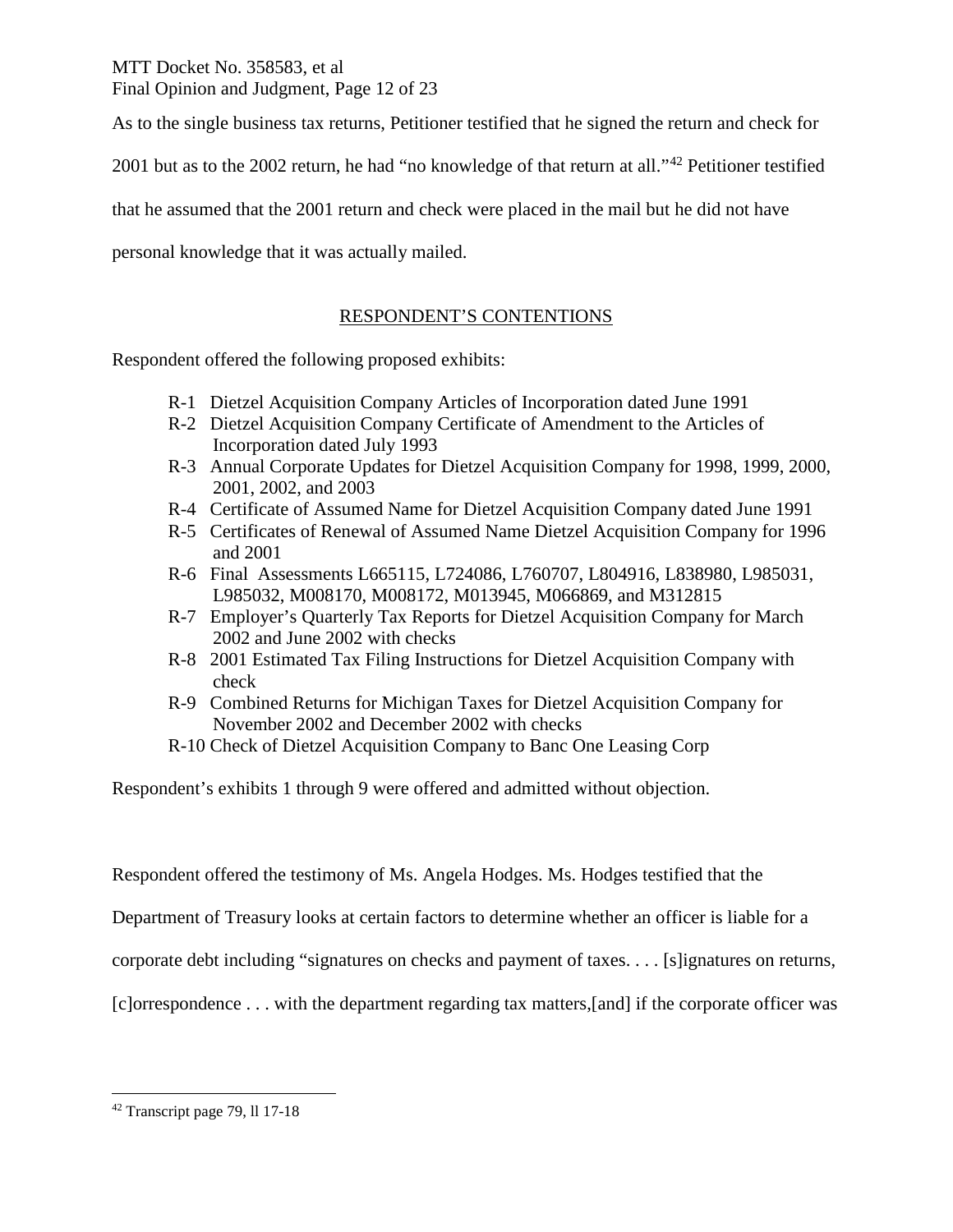# MTT Docket No. 358583, et al Final Opinion and Judgment, Page 13 of 23

an officer responsible for the taxes during the time the tax accrued."[43](#page-12-0) Ms. Hodges testified that

in assessing Petitioner, Respondent relied on the following:

- 1. Mr. Penner signed as vice-president for various withholding tax returns from December 2000 to October 2002
- 2. Mr. Penner has communicated with the department representatives regarding taxes
- 3. Mr. Penner signed corporation information updates filed with the Michigan Department of Labor and Economic Growth as vice-president years 1996 through 2003
- 4. Mr. Penner is listed as vice-president on the Michigan annual reports filed with the Department of Labor and Economic Growth
- 5. Mr. Penner signed checks in payment of taxes

On cross examination, Petitioner asked Ms. Hodges if there had been communication with Petitioner regarding taxes during 2003. Ms. Hodges responded that she believed that there had been communication between Petitioner and Respondent but she did not know and could not testify as to whether that communication was in 2003, or when that communication took place because she did not have documentation of that communication with her at hearing.

In response to questioning by the Tribunal requesting clarification of Assessment Nos. L665115, and M312815,<sup>[44](#page-12-1)</sup> Ms. Hodges testified that "[i]f the individual months would have been short . . . short paid or if they have to file an annual return and monthly and if the two amounts don't match up, then an assessment would have been issued."[45](#page-12-2) Ms. Hodges testified that she could not answer questions relating whether the assessments for the individual months were duplicative or if there was an assessment for a deficiency in the total annual amount due because the "assessments are issued in the taxing units and I don't work for Sales, Use, and Withholding. . . .

<span id="page-12-0"></span> <sup>43</sup> Transcript page 93, ll 18-23

<span id="page-12-1"></span><sup>44</sup> Both Assessments list the taxable period as "12/02" and the tax due as "withholding tax" although Assessment M312815 has the notation "deficiency due to difference in amount claimed paid on annual return and payments received on monthly/quarterly returns and/estimates per review of annual return." Petitioner's exhibit 1

<span id="page-12-2"></span><sup>45</sup> Transcript page 100, ll 5-8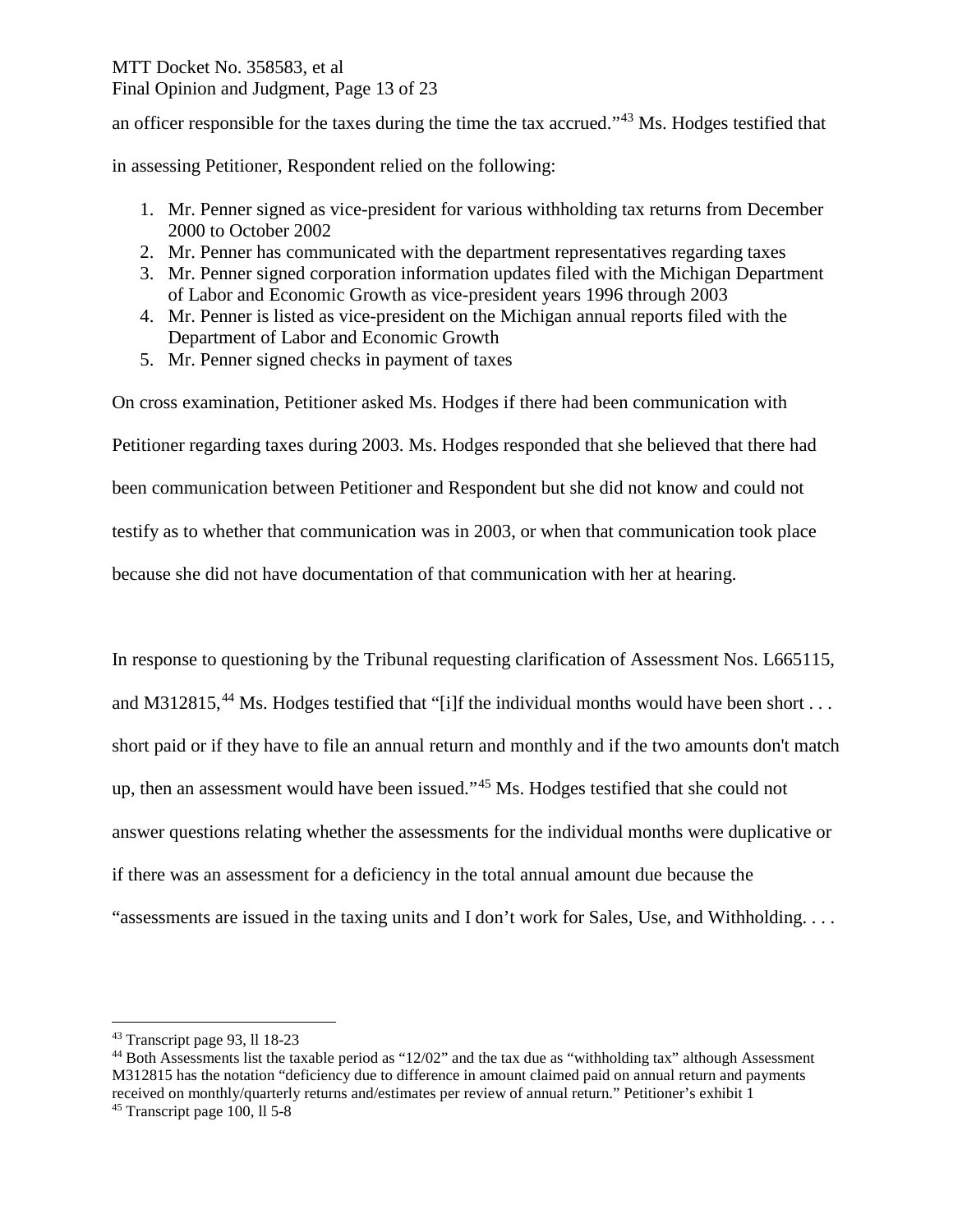# MTT Docket No. 358583, et al Final Opinion and Judgment, Page 14 of 23

I do not review the actual amounts of the assessments."[46](#page-13-0) Ms. Hodges testified that her review of the case was limited to determining if Petitioner was a corporate officer of Dietzel Acquisition Company. Ms. Hodges testified that Respondent deems Petitioner's signature on the checks to make tax payments to be his verification of the underlying returns and that the fact that the signature on the returns is not his is not relevant.

# FINDINGS OF FACT

The Final Assessments herein at issue are for unpaid withholding tax for December 2002 through August 2003 and for unpaid single business tax for the 2001 and 2002 tax years, assessed against Petitioner as a corporate officer of Dietzel Acquisition Company. Petitioner worked for Dietzel Acquisition Company from 1989 through the middle of September 2003. The Articles of Incorporation, Amendments to those Article, Annual Corporate Updates, and Certificates of Assumed Name submitted by Respondent, and Petitioner's testimony, support the finding that Petitioner was an officer, vice president, and a 10% shareholder of Dietzel Acquisition Company from 1989 through mid September of 2003.

Respondent submitted several tax-related documents to establish its prima facie case of Petitioner's tax-related responsibility. The quarterly reports for unemployment taxes submitted were for the quarters ending March 31, 2002 and June 30, 2002.<sup>[47](#page-13-1)</sup> Both reports were signed with Petitioner's name but not by Petitioner. Both reports were accompanied by checks signed by Petitioner; however, the face of the check is lacking the expected indicia that it was presented to or accepted by Dietzel Acquisition Company's bank. There was no signature visible on the 2001

<span id="page-13-0"></span> <sup>46</sup> Transcript page 100, 17-22

<span id="page-13-1"></span><sup>47</sup> Respondent's exhibit 7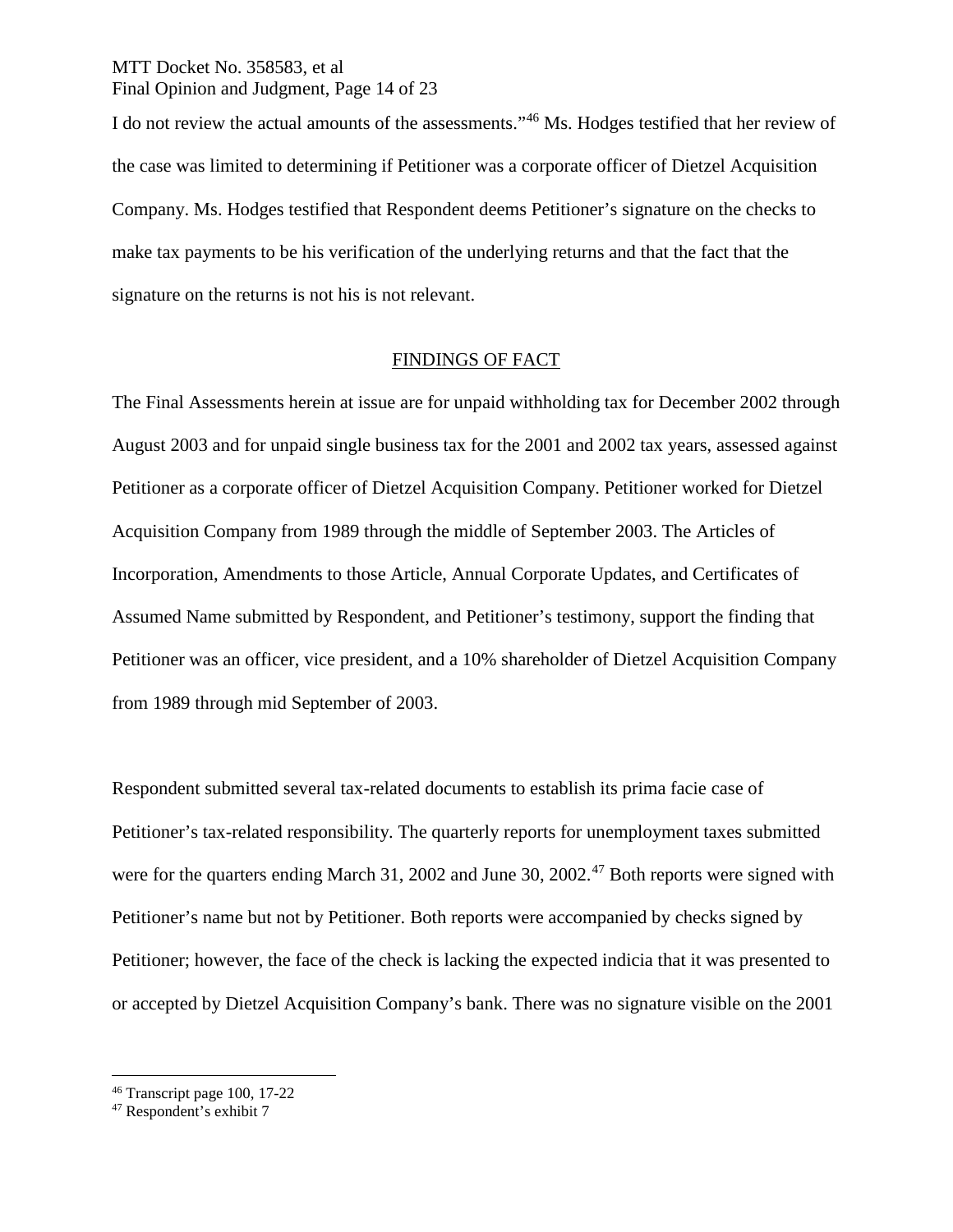# MTT Docket No. 358583, et al Final Opinion and Judgment, Page 15 of 23

Dietzel Acquisition Company single business tax estimates filing<sup>[48](#page-14-0)</sup> submitted by Respondent. The check that accompanies that filing as part of the exhibit was signed by Petitioner but is also lacking the expected indicia that it was presented to or accepted by Dietzel Acquisition Company's bank. The combined returns for Michigan Taxes submitted by Respondent are for the November 2002 and December 2002 periods. The returns are signed with Petitioner's name but not by Petitioner. The check attached by Respondent to the November 2002 return is unsigned and the check attached by Respondent to the December 2002 return is signed by Petitioner but is again lacking the expected indicia that it was presented to or accepted by Dietzel Acquisition Company's bank. Petitioner testified that the signatures on the returns were not his and that he never authorized any other person to sign on his behalf.<sup>[49](#page-14-1)</sup> Respondent offered no tax-related reports, returns, or payments dated after January 15, 2003 for the December 2002 withholding.

Despite Petitioner's testimony that until December 2002, he had been responsible for the administration of the finances of Dietzel Acquisition Company and had authority to sign checks, file returns, disburse funds, and make payments, Respondent's evidence shows a different story. Petitioner testified that he retained his check writing authority after December 2002, but that all checks prepared by Petitioner were given to Henry Bell who determined to whom and when, or if, funds were disbursed. However, no evidence was presented to show that any checks signed by Petitioner were disbursed. Petitioner testified that he was not involved in corporate decisions involving the payment of taxes after December 2002, and he could write a check but could not

<span id="page-14-0"></span> <sup>48</sup> Respondent's exhibit 8

<span id="page-14-1"></span><sup>49</sup> Transcript page 66, l 10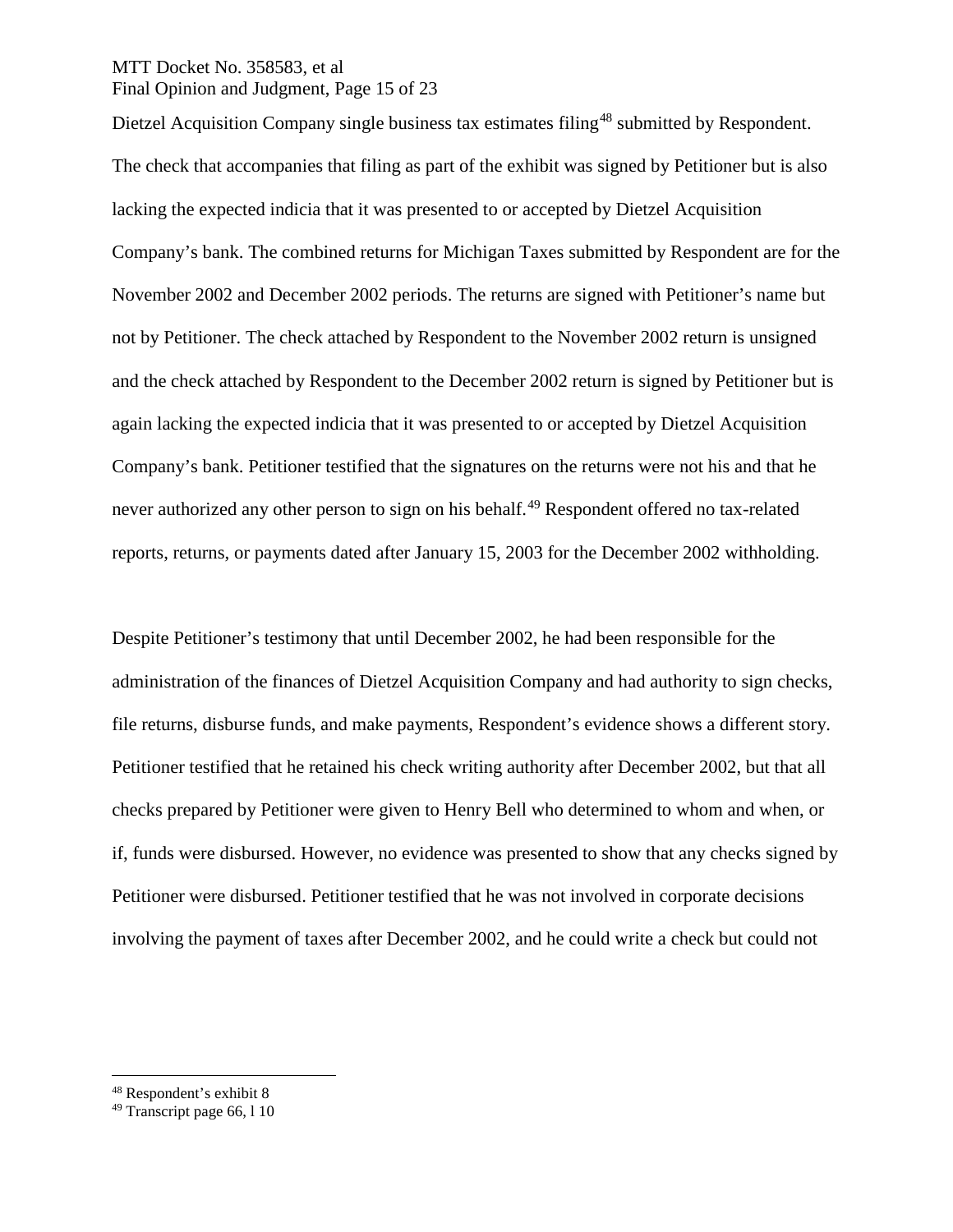#### MTT Docket No. 358583, et al Final Opinion and Judgment, Page 16 of 23

release the funds.[50](#page-15-0) However, none of Respondent's evidence shows that Petitioner had the authority to release funds prior to that time.

The Tribunal finds that the line of credit for the operation of Dietzel Acquisition Company obtained by Henry and Tracy Bell and the subject of NBD intervention in 2002, and Petitioner's assertion that they, and not he, were personal guarantors of that line of credit, is not relevant to the determination of Petitioner's liability under the statute as a responsible corporate officer. That Henry Bell and not Petitioner signed a forbearance agreement and a financial consultant was brought in to review the requirements of the forbearance agreement is also not relevant to the determination of Petitioner's liability. Even if these facts are supported, it is well established that "[t]he fact that other persons may also have been in charge of making the return or paying the tax is no defense to Petitioner's liability." *Cygan v Michigan Department of Treasury,* MTT Docket No. 135626 (1996).

The copy of a check submitted as an exhibit by Respondent for payment in November, 2002, was written and signed by Petitioner. The check submitted as an exhibit by Respondent for payment in December 2002, was not signed at all. Neither of the checks were paid by the bank. Checks submitted as exhibits by Respondent were not paid by Dietzel Acquisition Company's bank supporting Petitioner's testimony that although he signed the checks in payment of taxes, Henry Bell did not release them. This evidence supports Petitioner's testimony that, at least after 2002, he presented signed checks with related returns or reports to Henry Bell, but was no longer authorized to effectuate payments and had ceased to have tax-related responsibility.

<span id="page-15-0"></span> <sup>50</sup> Transcript page 55, l 1-2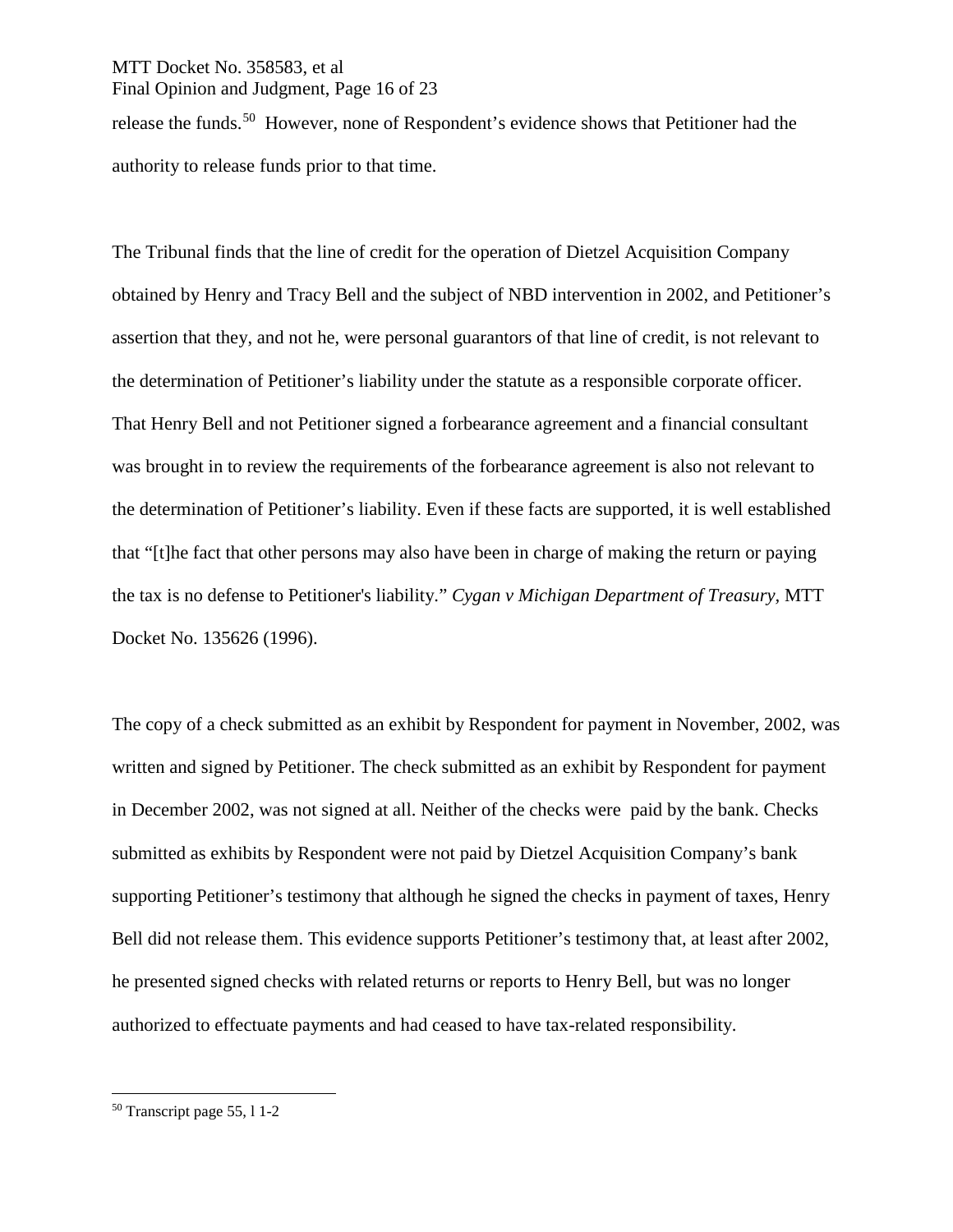#### MTT Docket No. 358583, et al Final Opinion and Judgment, Page 17 of 23

# CONCLUSIONS OF LAW

MCL 205.27a(5) provides:

If a corporation, limited liability company, limited liability partnership, partnership, or limited partnership liable for taxes administered under this act fails for any reason to file the required returns or to pay the tax due, any of its officers, members, managers, or partners who the department determines, based on either an audit or an investigation, have control or supervision of, or responsibility for, making the returns or payments is personally liable for the failure. The signature of any corporate officers, members, managers, or partners on returns or negotiable instruments submitted in payment of taxes is prima facie evidence of their responsibility for making the returns or payments. The dissolution of a corporation, limited liability company, limited liability partnership, partnership, or limited partnership does not discharge an officer's, member's, manager's, or partner's liability for a prior failure of the corporation, limited liability company, limited liability partnership, partnership, or limited partnership to make a return or remit the tax due.

"Prima facie evidence" is defined as "[e]vidence that will establish a fact or sustain a judgment unless contradictory evidence is produced." Black's Law Dictionary, (7th ed, 2000), page 460. It is a rule which does not shut out evidence, but merely declares that certain conduct shall suffice as evidence until the opponent produces contrary evidence.

The statute's signature mechanism provides the mechanism for establishing a prima facie case of derivative officer liability. Respondent met this initial burden of establishing a prima facie case by demonstrating that Petitioner was a corporate officer and producing Petitioner's signature on a return or negotiable instrument submitted in payment of the corporation's taxes. *Dore v Department of Treasury*, unpublished opinion per curiam of the Court of Appeals, decided June 10, 2003 (Docket No. 238344).

Once the Department of Treasury's prima facie case is established, the burden of proof shifts to Petitioner to rebut the presumption that he is responsible for the corporation's failure to pay.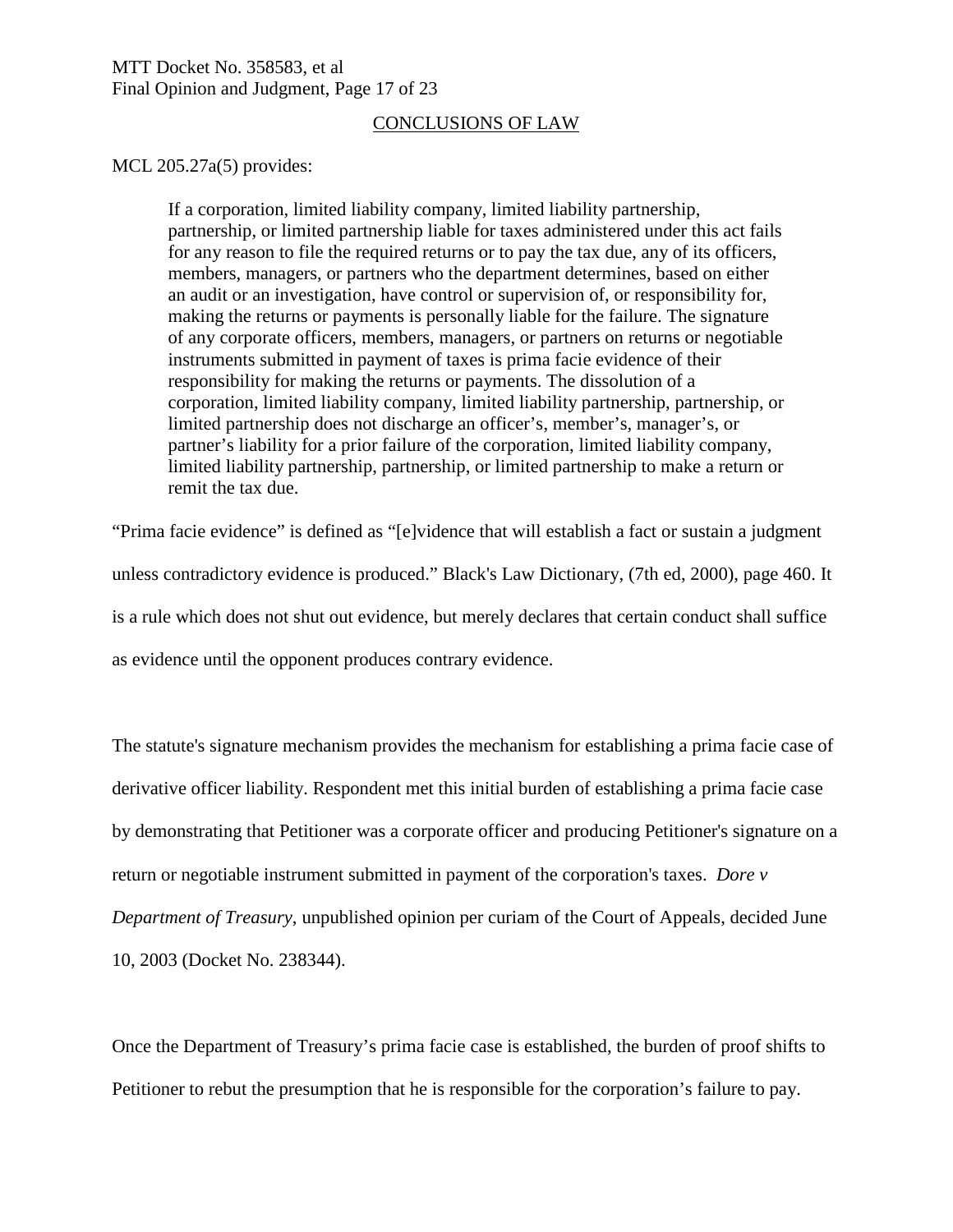MTT Docket No. 358583, et al Final Opinion and Judgment, Page 18 of 23

*Drake v Michigan Dept of Treasury,* MTT Docket No 204601 (1995). Petitioner must produce

evidence sufficient to convince the Tribunal that the nonexistence of the presumed fact is more

probable than its existence. *Widmayer v Leonard*, 422 Mich 280, 287 (1985). Competent,

material, and substantial evidence that Petitioner had tax specific duties must be weighed against

the rebutting evidence.

Respondent's witness, Ms. Hodges, testified that she determined that Petitioner was a corporate

officer based on the following:

- 1. *Petitioner's signature as vice-president on various withholding tax returns filed December 2000 to October 2002*. The Tribunal has concluded that the signature on the only two returns submitted by Respondent as exhibits, was not Petitioner's signature and Petitioner's testimony that he did not authorize any other person to sign his name is credible.
- 2. *Petitioner's signature as vice-president on corporation information updates filed on behalf of Dietzel Acquisition Company with the Michigan Department of Labor and Economic Growth years 1996 through 2003*. The signature on these documents supports a finding that Petitioner was the vice president, thus a corporate officer, of Dietzel Acquisition Company for those years. These signatures do not establish Respondent's prima facie case that Petitioner had tax-related responsibility.
- 3. *Michigan annual reports filed with the Department of Labor and Economic Growth listing Petitioner as vice president*. The Tribunal concluded that while this evidence indicates that he was a corporate officer, it does not establish Respondent's prima facie case that Petitioner had tax-related responsibility.
- 4. *Checks signed by Petitioner for payment of taxes.* The statutory criteria is the "signature of any corporate officers, . . . on returns or negotiable instruments **submitted** in payment of taxes is prima facie evidence of their responsibility for making the returns or payments." Simply signing a check is insufficient. Only five checks were submitted as evidence and only four of those were signed. One was for single business tax estimate filing on October 31, 2001, two were for unemployment payments in April and July, 2002, and one was for withholding taxes for December 2002 for which Petitioner was assessed as they were never paid. All but one of the checks, the one that was never "submitted in payment of taxes," were dated before the tax periods for which Petitioner is being assessed. Further, Petitioner's testimony that after the dates of those checks and returns, his ability to make returns or payments ended, is credible. Thus Respondent's only evidence that could have supported Petitioner's tax-related responsibility after the time Petitioner asserts he was relieved of all such authority was a check that was never submitted or used in payment of the tax involved. Additionally, none of the checks bear the cancellation marks of the bank and Respondent did not provide a reverse side copy to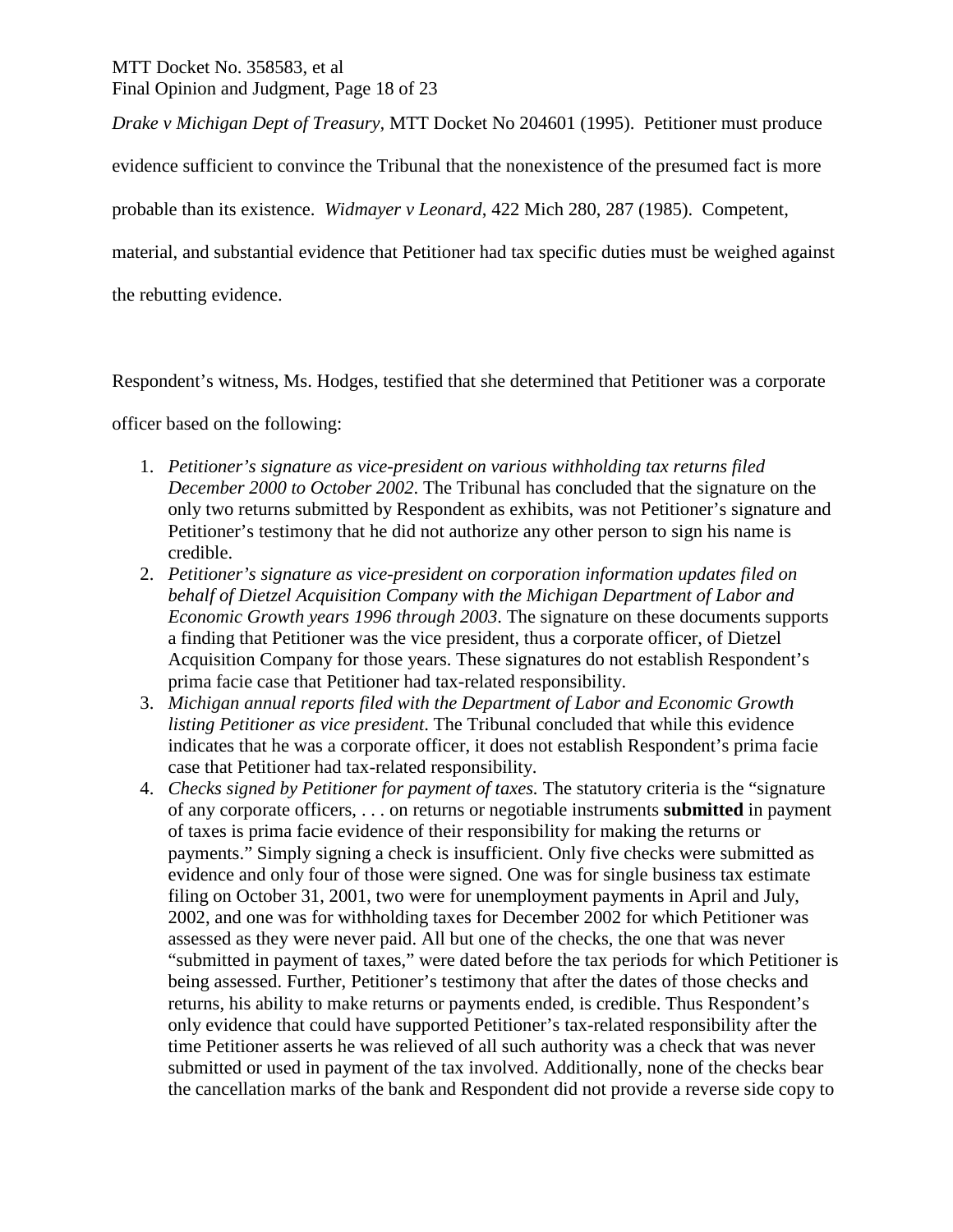# MTT Docket No. 358583, et al Final Opinion and Judgment, Page 19 of 23

support that any of the checks had been received and cashed. Based on the evidence and testimony, the Tribunal concludes that the checks in question, while signed by Petitioner, were not "submitted in payment of taxes." Respondent's claim that Petitioner's signature on the checks in payment of the returns was Petitioner's verification of the accuracy of the return and establish his responsibility for filing the return is strained at best. Petitioner's testimony that the signature on the check was an administrative duty and the release of that check and responsibility for the filing of the related return were outside of his control and solely in the hands of Henry Bell was compelling and was unchallenged.

5. *Petitioner communicated with the department representatives regarding taxes.* Ms. Hodges had no personal contact with Petitioner regarding taxes. She had no information as to who did speak to Petitioner, when those conversations took place, or the nature and content of those conversations. Petitioner did not testify as to any conversations with Respondent related to the tax assessments against Dietzel Acquisition Company.

Petitioner repeatedly objected to Respondent's questioning of its witness, Ms. Hodges, regarding

Department of Treasury's process for identifying and assessing individuals as responsible corporate officers on relevancy grounds and the grounds that hearsay testimony might ultimately be given. The basis on which Respondent determined whether to assess Petitioner is highly relevant to the determination of whether that process meets the statutory requirements and limitations. Further, to sustain Petitioner's objection that the testimony of Respondent's witness is not relevant based on the potential that the witness might offer hearsay testimony would make it difficult, if not impossible, to allow any testimony whatsoever. Petitioner's option is to object to testimony considered not relevant or to be hearsay and not subject to exception when such testimony is given, rather than to have the Tribunal disallow relevant testimony in anticipation that some future testimony may be subject to objection.

There is no dispute that Petitioner was the vice president of Dietzel Acquisition Company at least through August 2003. Both Respondent's evidence and Petitioner's testimony support that fact. Petitioner signed the Articles of Incorporation as vice president and was listed as the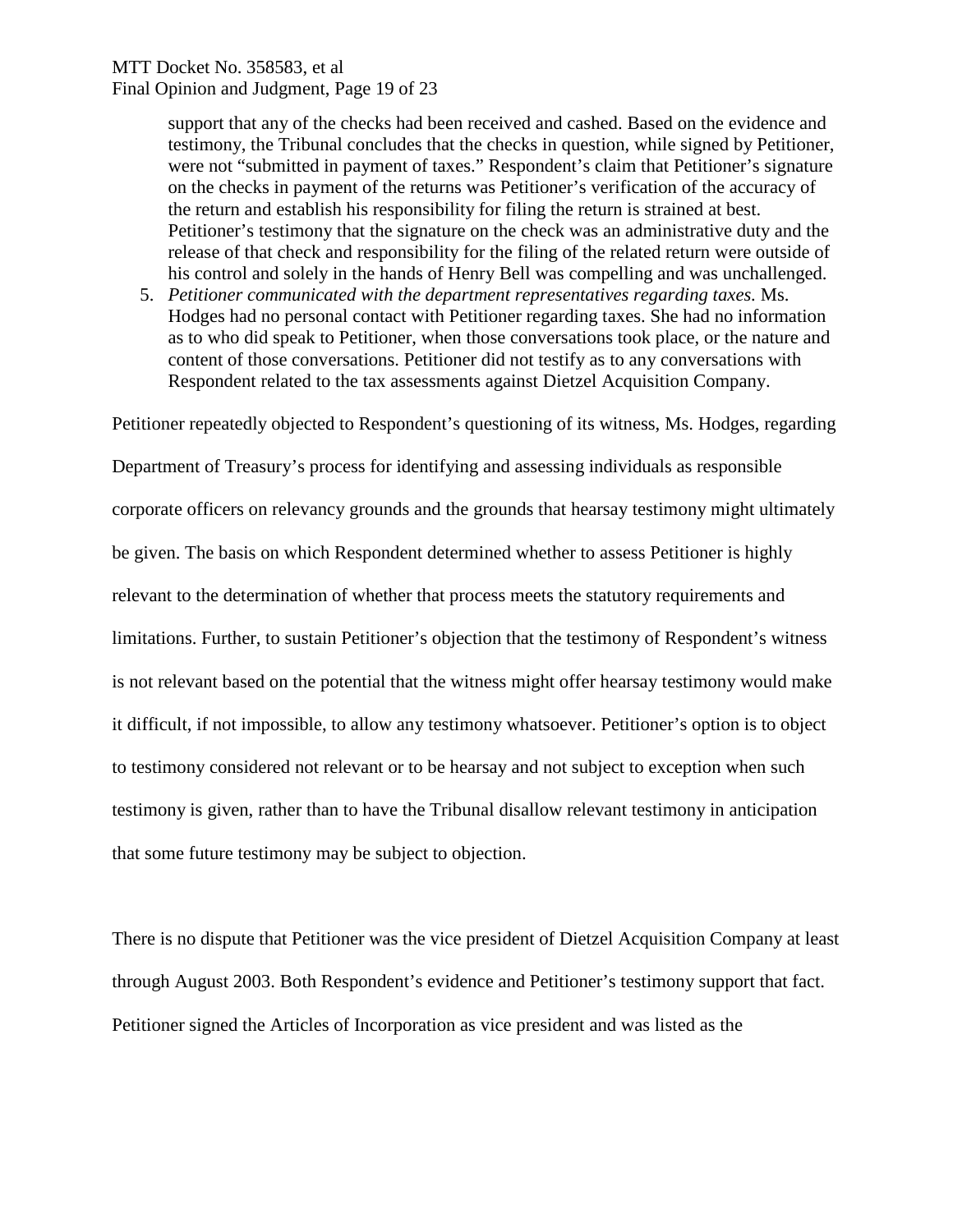#### MTT Docket No. 358583, et al Final Opinion and Judgment, Page 20 of 23

incorporator.<sup>[51](#page-19-0)</sup> Petitioner also signed Corporate Information Updates for 1998, 1999, 2000, 2001, 2002, and 2003[52](#page-19-1) as vice president. Petitioner signed, again as vice president, a Certificate of Assumed Named relating to Dietzel Acquisition Company in 1991 and the renewal of that Certificate in 1996 and 2001. These documents relate to the corporate status of Dietzel Acquisition Company and are not tax-related documents. Further, they are signed by Petitioner in his capacity as vice president, which does not establish that Petitioner had tax-related responsibility.

Petitioner was assessed for withholding taxes for monthly periods from December 2002 through August 2003 and for a deficiency in Dietzel Acquisition Company's annual withholding payment. Respondent offered as evidence of Petitioner's responsibility for these tax deficiencies, two Combined Returns for Michigan Taxes for Michigan Withholding, one for November 2002 and one for December 2002, both signed by someone other than Petitioner. These documents, on their face, are as returns signed by a corporate officer as required by the statute.

Respondent produced returns signed by someone other than Petitioner for unemployment taxes for the first two quarters of 2002. These documents are returns signed by a corporate officer as required by the statute. The unsigned Michigan Form C-8002 single business tax estimate report dated December 31, 2001, provides no support for a determination of Petitioner's corporate officer status.

<span id="page-19-0"></span> <sup>51</sup> Respondent's exhibit 1

<span id="page-19-1"></span><sup>52</sup> Respondent's exhibit 3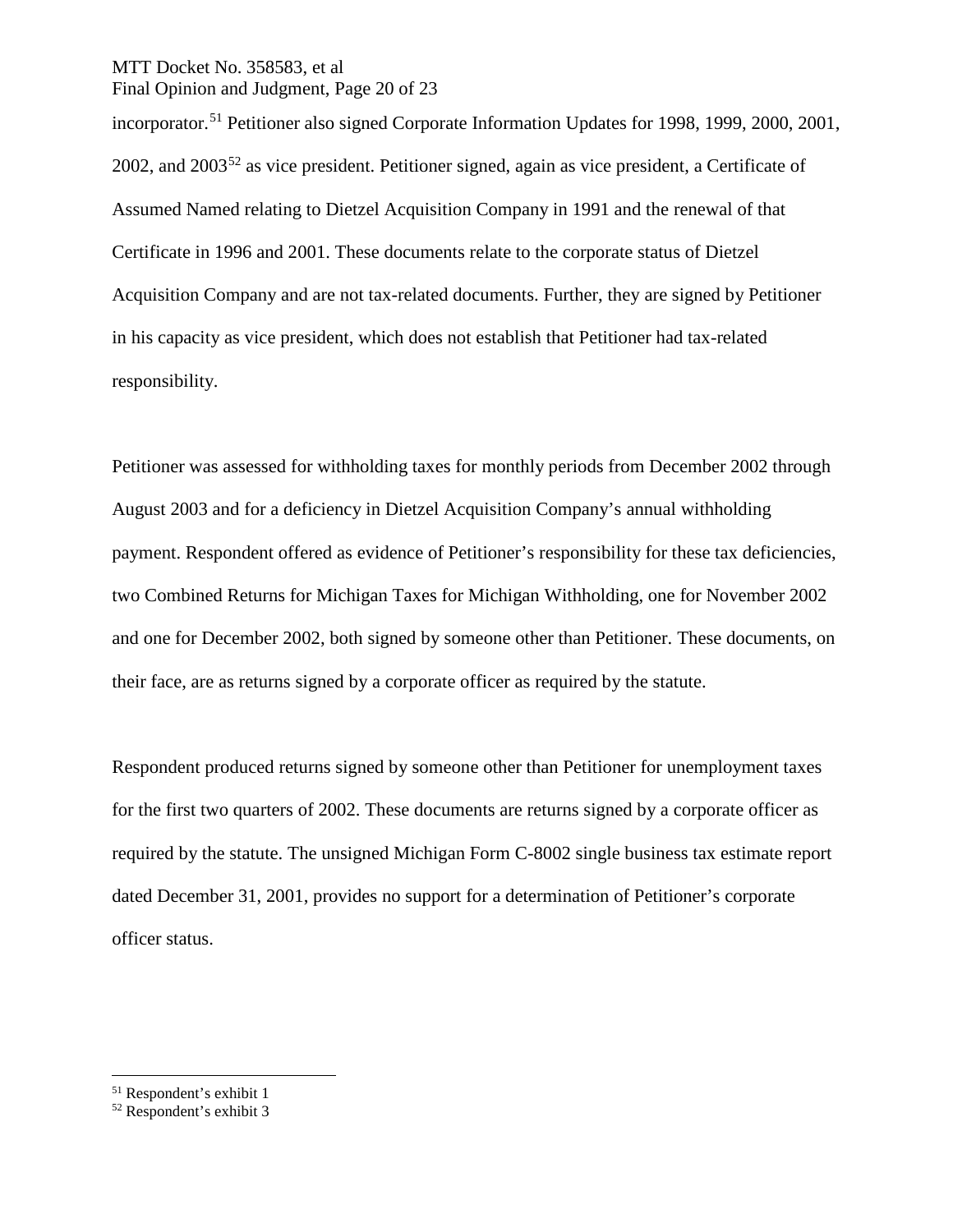# MTT Docket No. 358583, et al Final Opinion and Judgment, Page 21 of 23

Although all but one was signed by Petitioner, the evidence shows that none of the checks offered as evidence by Respondent were submitted in payment of taxes, the checks were never cancelled or paid.

Petitioner was assessed for unpaid single business tax for the 2001 and 2002 tax years.<sup>[53](#page-20-0)</sup> Respondent did not produce the returns to demonstrate that Petitioner had signed them, did not allege that Petitioner had signed the returns, nor offer into evidence checks signed and submitted by Petitioner in payment of taxes due for either year. This in and of itself does not relieve Petitioner of responsibility but, when taken in conjunction with the lack of any other evidence of Petitioner's tax-related responsibility or evidence that he prepared, signed, or submitted returns or payments, supports the finding that Respondent did not meet its burden of proof to establish, prima facie, that Petitioner was a responsible corporate officer subject to assessment under MCL 205.27a(5).

Petitioner argues that liability of a corporate officer:

arises from the idea that the officer was at the company at the time that the assessment came to the company and had the opportunity at that point to appeal that assessment or question that assessment. And if the officer, being in the position to do so, fails to do so, then the rule is that the officer is precluded if there is a subsequent officer liability assessment. That is the way that rule works and that is clear from the cases. [54](#page-20-1)

Petitioner offers no case law or statutory interpretation in support of this assertion, only the statement that this principle is true. "It is not sufficient for a party 'simply to announce a position or assert an error and leave it up to this Court to discover and rationalize the basis for his claims, or unravel and elaborate for him his arguments, and then search for authority either to sustain or

<span id="page-20-0"></span> <sup>53</sup> Assessment Nos. M660869 and M013945

<span id="page-20-1"></span><sup>54</sup> Transcript page 29, l 19-page 30, l 3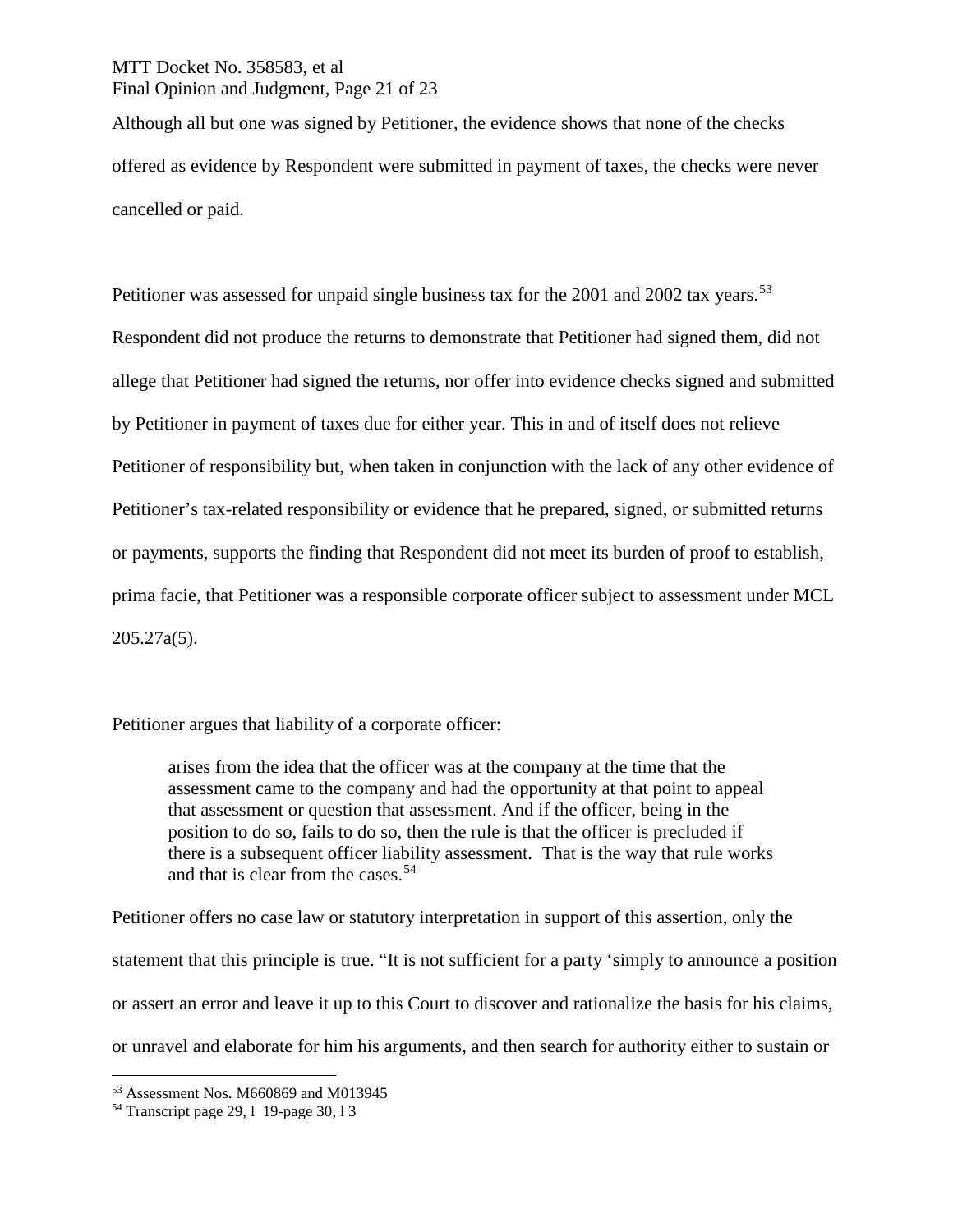#### MTT Docket No. 358583, et al Final Opinion and Judgment, Page 22 of 23

reject his position.'" *Wilson v Tayolo,* 457 Mich 232, 243; 577 NW2d 100 (1998) quoting *Mitcham v Detroit*, 355 Mich 182, 203; 94 NW2d 338 (1959) This argument is misguided and unsupported by the clear language of the statute. The statute requires only that the person assessed be a corporate officer of the entity against which a deficiency has been determined to exist and be a person with responsibility for making returns or payments. Petitioner was a corporate officer during the time that the underlying deficiencies accrued.

Further, the fact that other persons may also have been in charge of making the return or paying the tax is no defense to Petitioner's liability. MCL 205.27(a) clearly states that "ANY of its officers having control or supervision of, or charged with the responsibility for, making the returns or payments is personally liable for the failure." *Cygan v Michigan Department of Treasury,* MTT Docket No. 135626 (1996). (Emphasis added) That Henry Bell might also have been responsible does not eliminate Petitioner's responsibility if Respondent can prove that, indeed, Petitioner was a responsible corporate officer during the time that the taxes went unpaid.

As to Petitioner's question of why no payments were reflected on the assessments, Respondent's answer that no payments were made was credible and sufficient. It was Petitioner's burden to prove that payments had been made and not reflected in the assessments and Petitioner did not presented evidence of payments made against the assessments. The Tribunal finds reasonable and credible Respondent's testimony, and notations on the Final Assessments, that any differences between the initial assessment of Dietzel Acquisition Company and the second, final assessment of Dietzel Acquisition Company were amounts "corrected per actual/amended return(s) or additional information received." The amounts assessed against Petitioner were, in